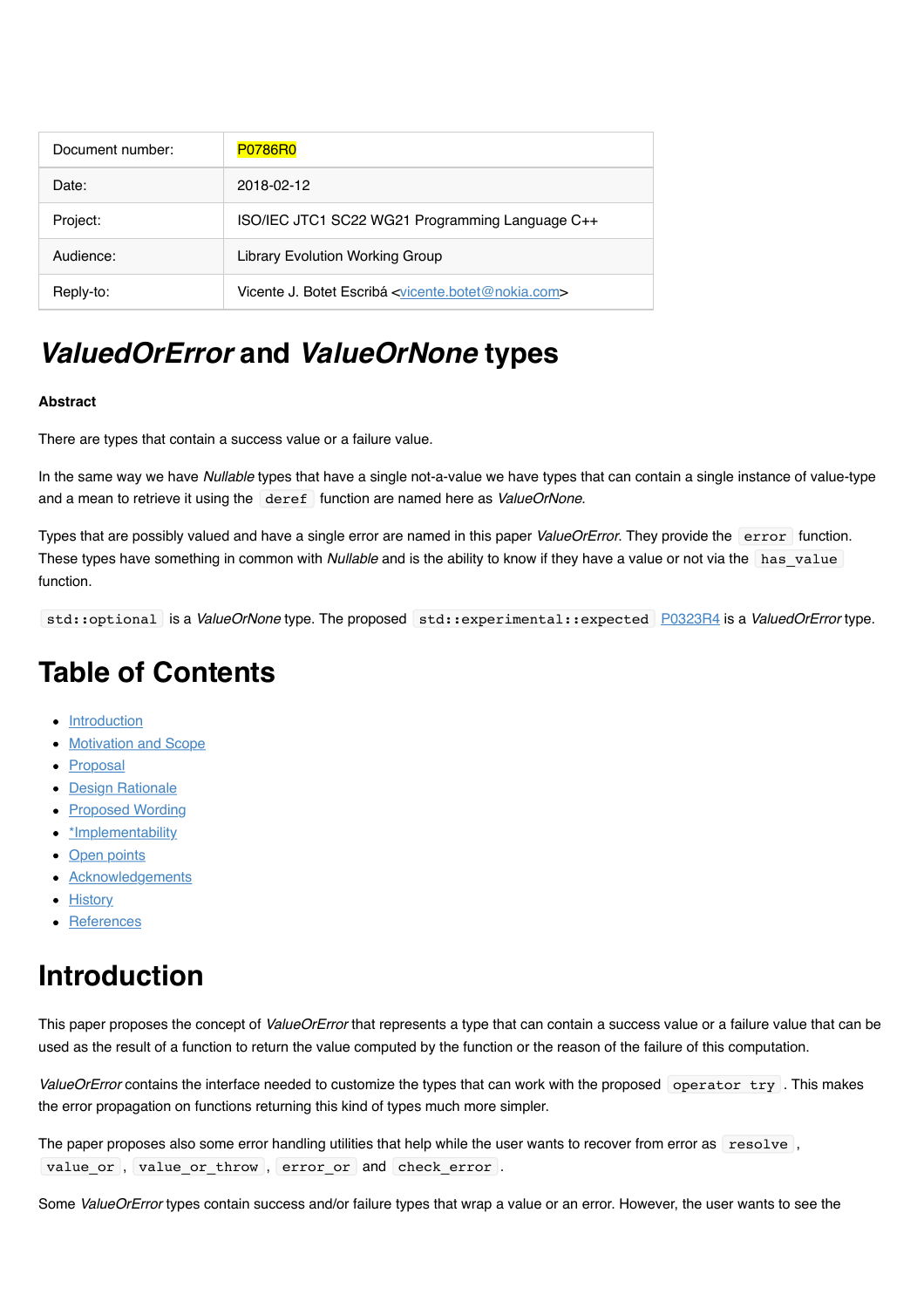wrapped value and error types instead of the wrapping success and failure types. These types allow to unwrap the type to get the underlying wrapped value.

When the type is *TypeConstructible* and *ValueOrError*, the type can be seen as a *Functor*, an *ApplicativeFunctor*, a *Monad* or a *MonadError*.

*ValueOrError* as a *SumType* can provide the visit function. However we cannot specialize the variant-like traits, nor the get<I> functions. Nevertheless we could specialize the *SumType* traits, once we have a proposal.

| <b>BEFORE</b>                                        | <b>AFTER</b>                                                          |  |
|------------------------------------------------------|-----------------------------------------------------------------------|--|
| <b>Customizations</b>                                |                                                                       |  |
|                                                      |                                                                       |  |
| o.has_value()                                        | value_or_error::has_value(o)                                          |  |
| e.has_value()                                        | value_or_error::has_value(e)                                          |  |
| $*_{\rm O}$                                          | value or error::deref(o)                                              |  |
| *e                                                   | value_or_error::deref(e)                                              |  |
| nullopt                                              | value_or_error::error(o)                                              |  |
| $e.\text{error}()$                                   | value_or_error::error(e)                                              |  |
| nullopt                                              | value_or_error::failure_value(o)                                      |  |
| $unexpected(e-error())$                              | value_or_error::failure_value(e)                                      |  |
| <b>Functor/Monad</b>                                 |                                                                       |  |
|                                                      |                                                                       |  |
| (o) ? $f(*o)$ : nullopt                              | value or error::transform(o, f)                                       |  |
| (o) ? $f(*o)$ : unexpected(e.error)                  | value_or_error::transform(e, f)                                       |  |
| (o) ? $g(*o)$ : nullopt                              | value_or_error::bind(e, g)                                            |  |
| (o) ? $g(*o)$ : unexpected(e.error)                  | value_or_error::bind(e, g)                                            |  |
| <b>Error Handling</b>                                |                                                                       |  |
|                                                      |                                                                       |  |
| $o.value_or(v)$                                      | value or error::value $or(o, v)$<br>value or error::value or(e, $v$ ) |  |
| $e-value_or(v)$                                      |                                                                       |  |
| $(!e)$ ? e.error $()$ : err                          | value or error::error or(e, err)                                      |  |
| (e) ? false : $e.\text{error}() == err$              | value_or_error::check_error(e, err)                                   |  |
| <b>Sum types</b>                                     |                                                                       |  |
|                                                      |                                                                       |  |
| auto $r = (e)$ ? $f(*e)$ : $v(unexpected(e-error));$ | auto $r = value_or_error::visit(e, v);$                               |  |
|                                                      |                                                                       |  |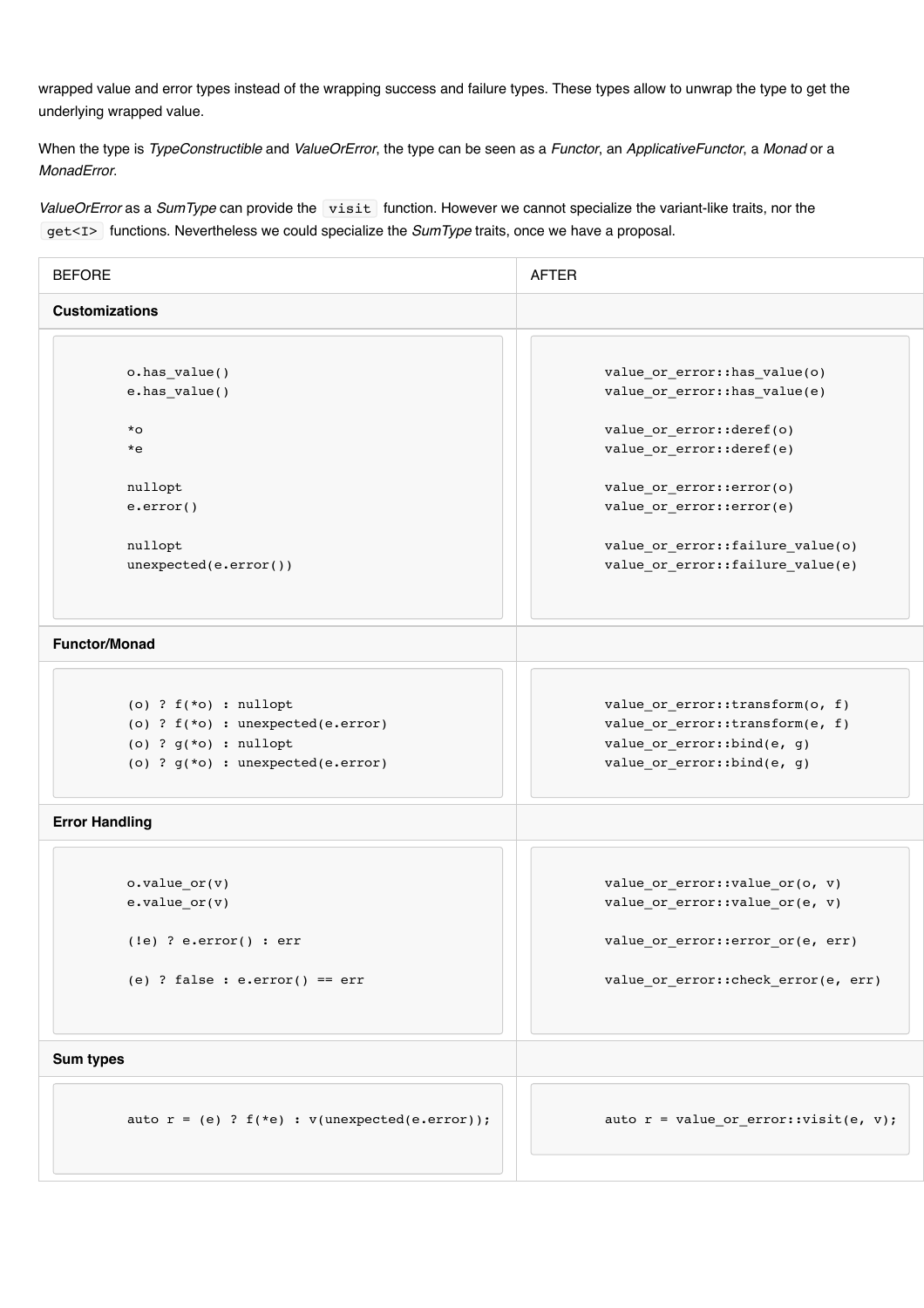# **Motivation and Scope**

# **Propagating failure using optional and expected as return values**

```
optional<expr_plus<int>> fo(...)
{
    auto o1 = expr1(...);if ( ! o1.has_value() ) return nullopt;
    auto& v1 = *o1;
    auto o2 = expr2(...); if ( ! o2.has_value() )
        return nullopt;
    auto& v2 = *o2;
    return expr_plus<int>(v1, v2);
}
```

```
expected<expr_plus<int>, error_code> fe(...)
{
    auto e1 = expr1(...);if ( ! e1.has value() )
        return unexpected(e1.error());
    auto& v1 = *e1;
    auto e^2 = expr^2(...);if ( ! e2 has_value() ) return unexpected(e1.error());
    auto& v2 = *e2;
    return expr_plus<int>(v1, v2);
}
```
## *ValueOrError* **types**

What optional and expected have in common?

Both types have a way to states if the operation that produced them succeeded or failed, they allow to get the success value and to get the failure value.

optional<T> can be seen as the sum type of the failure type nullopt  $t$  and the success type T . expected<T, E> can be seen as the sum type of the failure type unexpected  $\epsilon$  and the success type  $T$ .

In the case of expected, the failure type wraps the error type.

We propose a concept *ValueOrError* that allows to customize the 4 functions and provide access via

- value or error::succeeded / value or error::failed
- value or error::success value
- value or error::failure value

value or error::failed must be the negation of value or error::succeeded .

# **Error propagation with** *ValueOrError* **types**

Once we have the mapping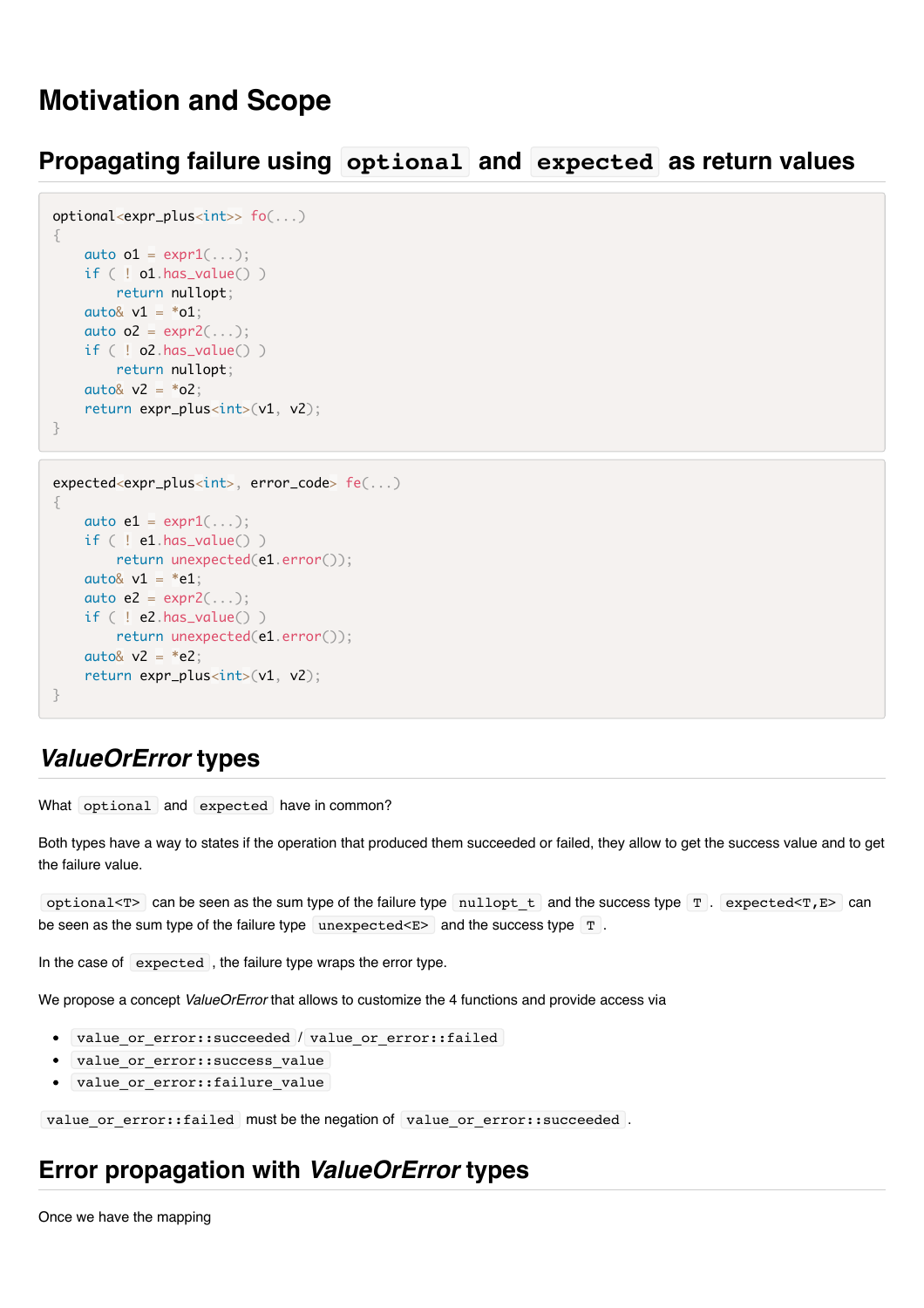```
optional<expr_plus<int>> fo(...)
{
     using namespace value_or_error:
    auto e1 = expr1(...); if ( failed(e1) )
        return failure_value(e1);
    auto& v1 = success_value(e1);auto e^2 = expr^2(...); if ( failed(e2) )
         return failure_value(e2);
     auto& v2 = value_or_error::success_value(e2);
    return expr_plus<int>(v1, v2);
}
```

```
expected<expr_plus<int>, error_code> fe(...)
{
     using namespace value_or_error:
    auto e1 = expr1(...); if ( failed(e1) )
         return failure_value(e1);
    auto& v1 = success_value(e1);
    auto e^2 = expr^2(\ldots);
     if ( failed(e2) )
         return failure_value(e2);
    auto\& v2 = success_value(e2);
     return expr_plus<int>(v1, v2); 
}
```
Now that both have the same interface we can make a generic function that works on *ValueOrError* types

```
template <class TC>
invoke_t<TC, expr_plus<int>> f(...)
{
     using namespace value_or_error:
    auto e1 = expr1(...); if ( failed(e1) )
         return failure_value(e1);
    auto& v1 = success_value(e1);auto e^2 = expr^2(...); if ( failed(e2) )
         return failure_value(e2);
    auto& v2 = success_value(e2);
    return expr_plus<int>(v1, v2);
}
```
The previous function requires that the *ValueOrError* in constructible from expr\_plus<int> . This is the case for optional and expected . However having a *ValueOrError* result<T,E> that is built from success<T> and failure<E> wouldn't work. We will need a to customize a factory function as make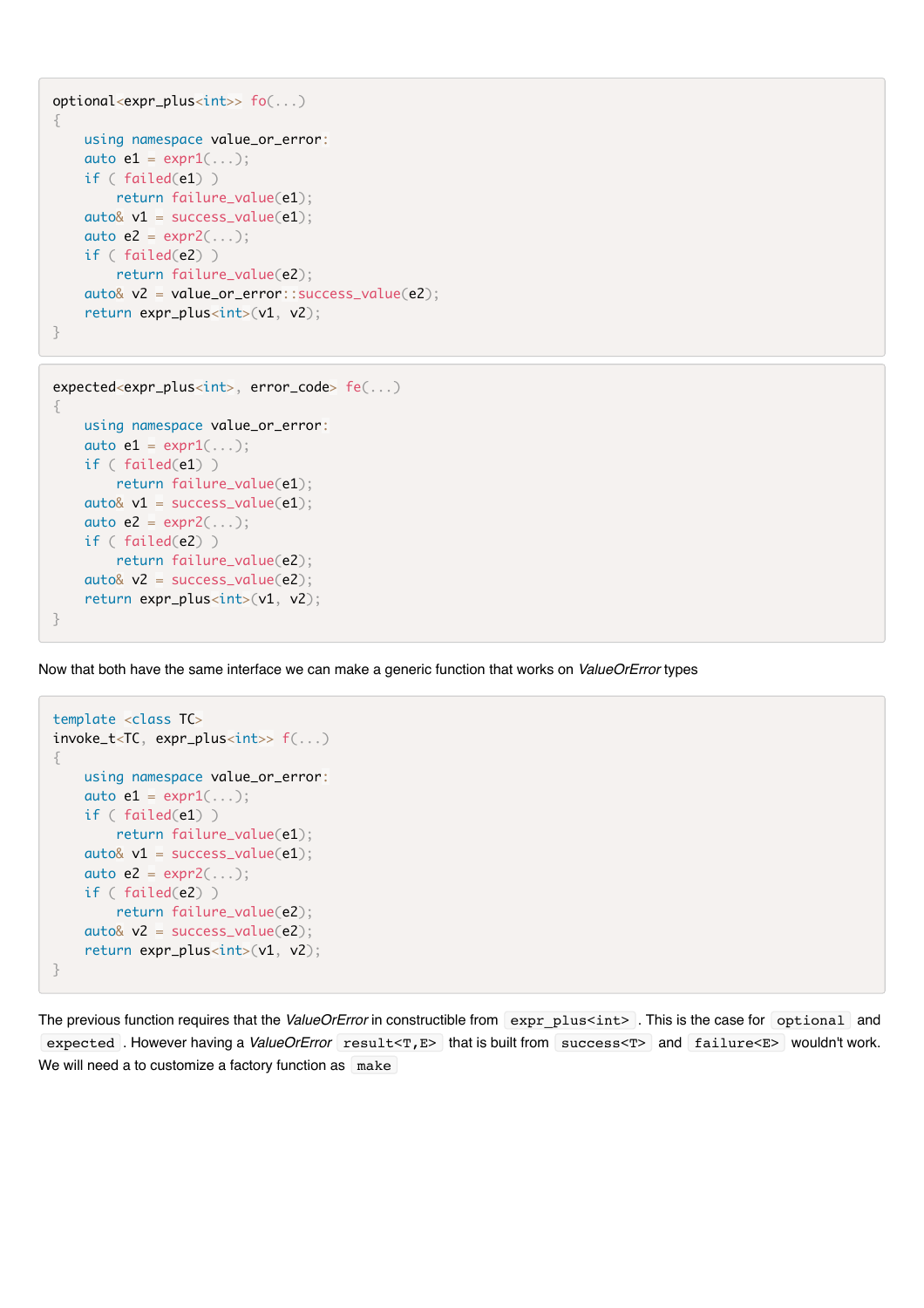```
template <class TC>
invoke_t<TC, expr_plus<int>> f(...)
{
     using namespace value_or_error:
    auto e1 = expr1(...); if ( failed(e1) )
         return failure_value(e1);
    auto& v1 = success_value(e1);auto e^2 = expr^2(...); if ( failed(e2) )
         return failure_value(e2);
    auto& v2 = success_value(e2);return make<TC>(expr_plus<int>(v1, v2));
}
```
## **A curiously repeated try pattern**

While doing error propagation the following pattern appears quite often

```
auto e1 = expr1(...); if ( value_or_error::failed(e1) )
     return value_or_error::failure_value(e1);
 auto& v1 = value_or_error::success_value(e1);
```
This is the reason d'être of the proposed operator try [P0779R0.](http://www.open-std.org/JTC1/SC22/WG21/docs/papers/2017/p0779r0.pdf) Note that either the *try-expression*` or the Coroutine TS *co\_await-expression* could be customized for *ValueOrError* types. See the appendix for more information. With that we would be able to have either

```
expected<expr_plus<int>, error_code> f(...)
{
    auto v1 = co_await expr1(...);auto v2 = co_await expr1(...);return expr_plus<int>(v1, v2);
}
expected<expr_plus<int>, error_code> f(...)
{
```

```
auto v1 = try expr1(...);auto v2 = try expr1(...);return expr_plus<int>(v1, v2);
}
```
and even more

```
expected<expr_plus<int>, error_code> f(...)
{
    return expr_plus<int>(try expr1(...), try expr1(...));
}
```
Others are suggesting to borrow operator? from Rust as an alternative to operator try for *ValueOrError* types.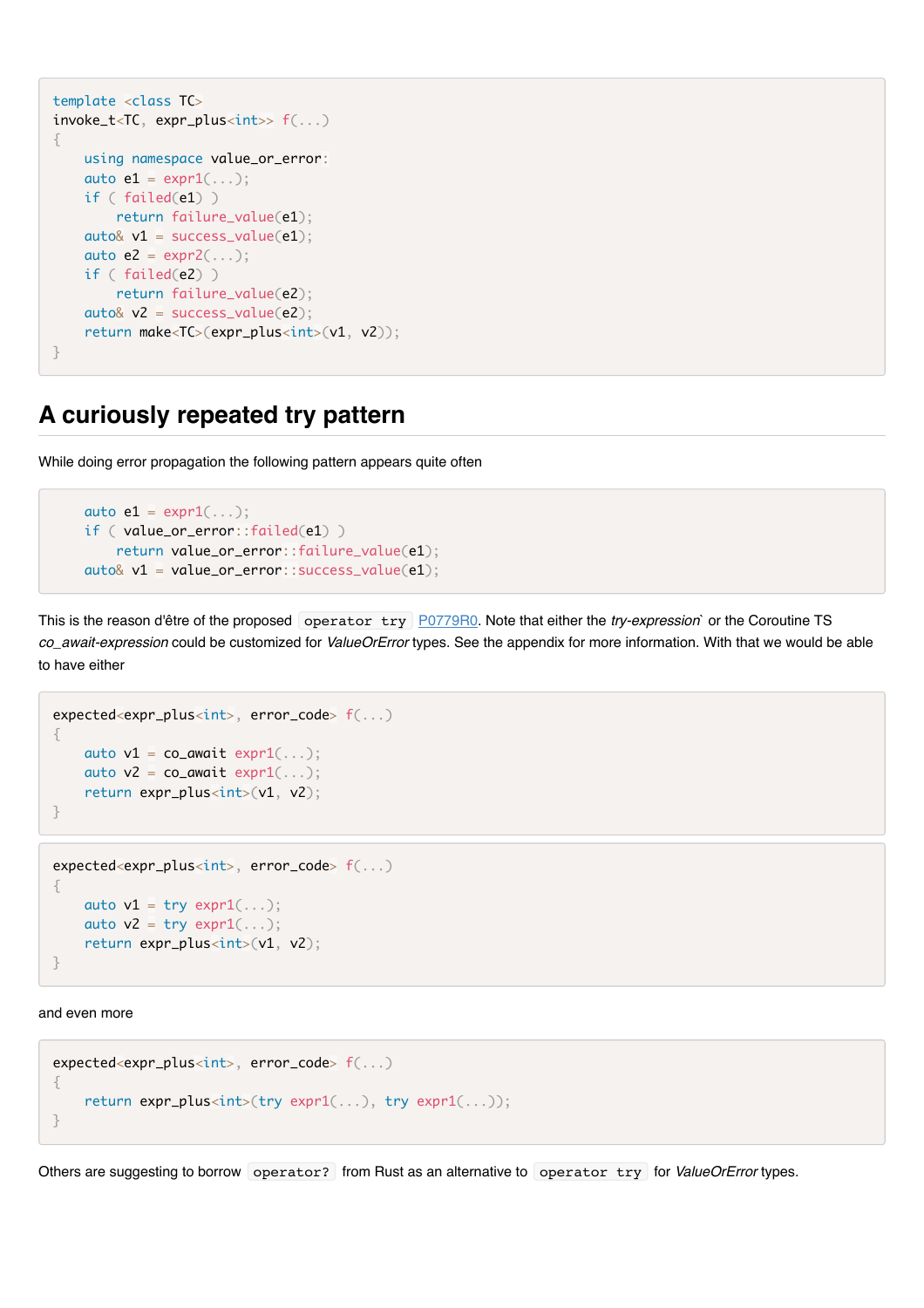```
expected<expr_plus<int>, error_code> f(...)
{
    return expr_plus<int>( expr1(...)?, expr1(...)?);
}
```
In any case, it seams clear that using co await for optional and expected is disturbing and the code associated by the customization is more complex to optimize.

# **Error handling with** *ValueOrError* **types**

While the *ValueOrError* customization for the *try-expression* or *co\_await-expression* or or *try-expression* are enough to propagate the underlying error as such, the user needs at a given moment to recover or propagate a different error. Next we describe some these utilities that could help to do that.

#### **A generic value\_or function for** *ValueOrError* **types**

We have optional::value or() and expected::value or() functions with a similar definition. This function can be defined in a generic way for *ValueOrError* types as follows

```
template <ValueOrError X, class T>
auto value_or(X&& x, T&& v)
{
     using namespace value_or_error;
    if ( succeeded(forward<X>(x)) )
         return success_value(move(x)); 
     return forward<T>(v);
}
```
#### **A generic value\_or\_throw function for** *ValueOrError* **types**

We have optional::value() and expected::value() functions with a similar definition, but returning a specific exception. It has been argued that the user need sometimes to throw a specific exception more appropriated to his context. We can define a function for *ValueOrError* types that allows to specify the exception to throw as follows

```
template <class Exception, ValueOrError X>
auto value_or_throw(X&& x)
{
     using namespace value_or_error;
     if ( succeeded(forward<X>(x)) )
         return success_value(move(x)); 
     throw Exception{failure_value(move(x))};
}
```
#### **A generic resolve function for** *ValueOrError* **types**

The previous function value or throw is a special case of error handling. We can have a more general one resolve that takes a function having as parameter the failure type.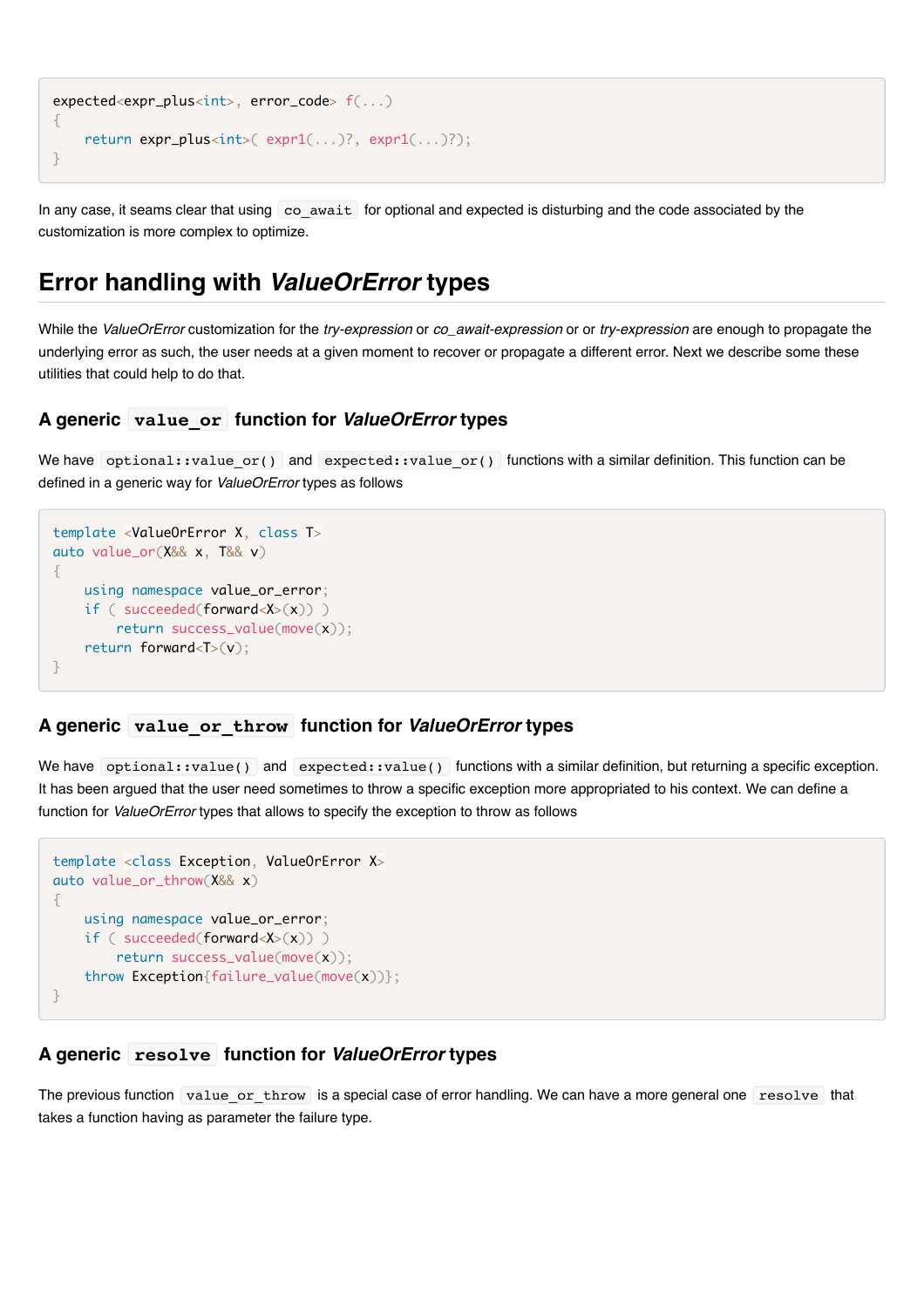```
template <ValueOrError X, class F>
auto resolve(X&& x, F&& f)
{
     using namespace value_or_error;
    if ( succeeded(forward<X>(x)) )
         return success_value(move(x)); 
     throw invoke(forward<F>(f), failure_value(move(x)));
}
```
With this definition value or could be defined as

```
template <ValueOrError X, class T>
auto value_or(X&& x, T v)
{
     return resolve(forward<X>(x), [v](auto &&failure) {
         return v;
    });
}
```
and value or throw could be defined as

```
template <class E, ValueOrError X>
auto value_or_throw(X&& x)
{
     return resolve(forward<X>(x), [](auto &&failure) {
         throw E{failure};
    });
}
```
#### **A generic error\_or function for** *ValueOrError* **types**

It has been argued that the error should be always available (that it should be a wide function) and that often there is a success value associated to the error. We have the proposed status value, something like

```
struct status_value {
     E status; 
     optional<T> opt_value;
};
```
The following code shows a use case

```
auto e = function();
switch (e.status)
     success: ....; break;
     too_green: ....; break;
     too_pink: ....; break;
```
With the current expected interface interface the user could be tempted to do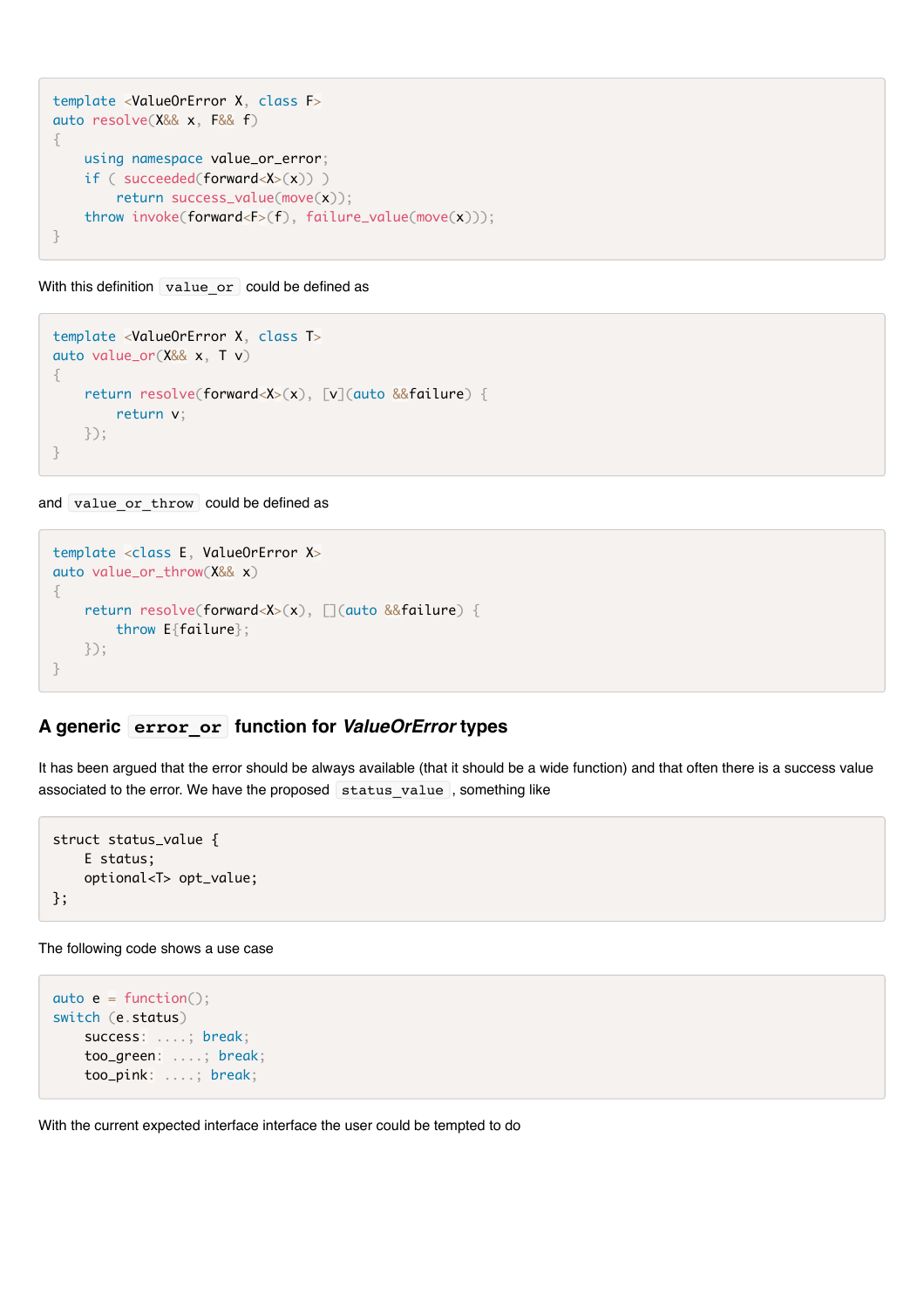```
auto e = function();
if (e)
     /*success:*/ ....;
else
     switch (e.error())
     case too_green: ....; break;
     case too_pink: ....; break;
```
This could be done with the current interface as follows

```
auto e = function();
switch (error_or(e, success))
     success: ....; break;
     too_green: ....; break;
     too_pink: ....; break;
```
where

```
template <ValueOrError X, class E>
E error_or(X && x, E&& err) {
    using namespace value_or_error;
    if ( failed(forward<X>(x) )
        return failure value(move(x));
    return forward<E>(err);
}
```
#### **Need for** *ValueOrError* **error**

Note that the previous value or function works for optional and expected as both have a success type that match the value type. However, error or doesn't works for expected as expected<T,E> is not implicitly convertible from E but from unpexpected  $E$  which wraps an  $E$ .

For *ValueOrError* types for which the success type wraps the value type and/or the failure type wraps the error type, we need to unwrap the success / failure types to get a value / error types respectively.

```
template <ValueOrError X, class T>
auto value_or(X&& x, T&& v) 
{
     using namespace value_or_error; 
     if ( succeeded(forward<X>(x) )
         return underlying(success_value(move(x))); 
     return forward<T>(v);
}
```
If wrapping::underlying is the identity for non-wrapping types, we have that the previous definition works well for any ValueOrError types. Otherwise we need a underlying or identity function that is the identity except when the type is a *Wrapping* type.

For this *ValueOrError* types it will be better to define two functions that unwrap directly the success or the failure value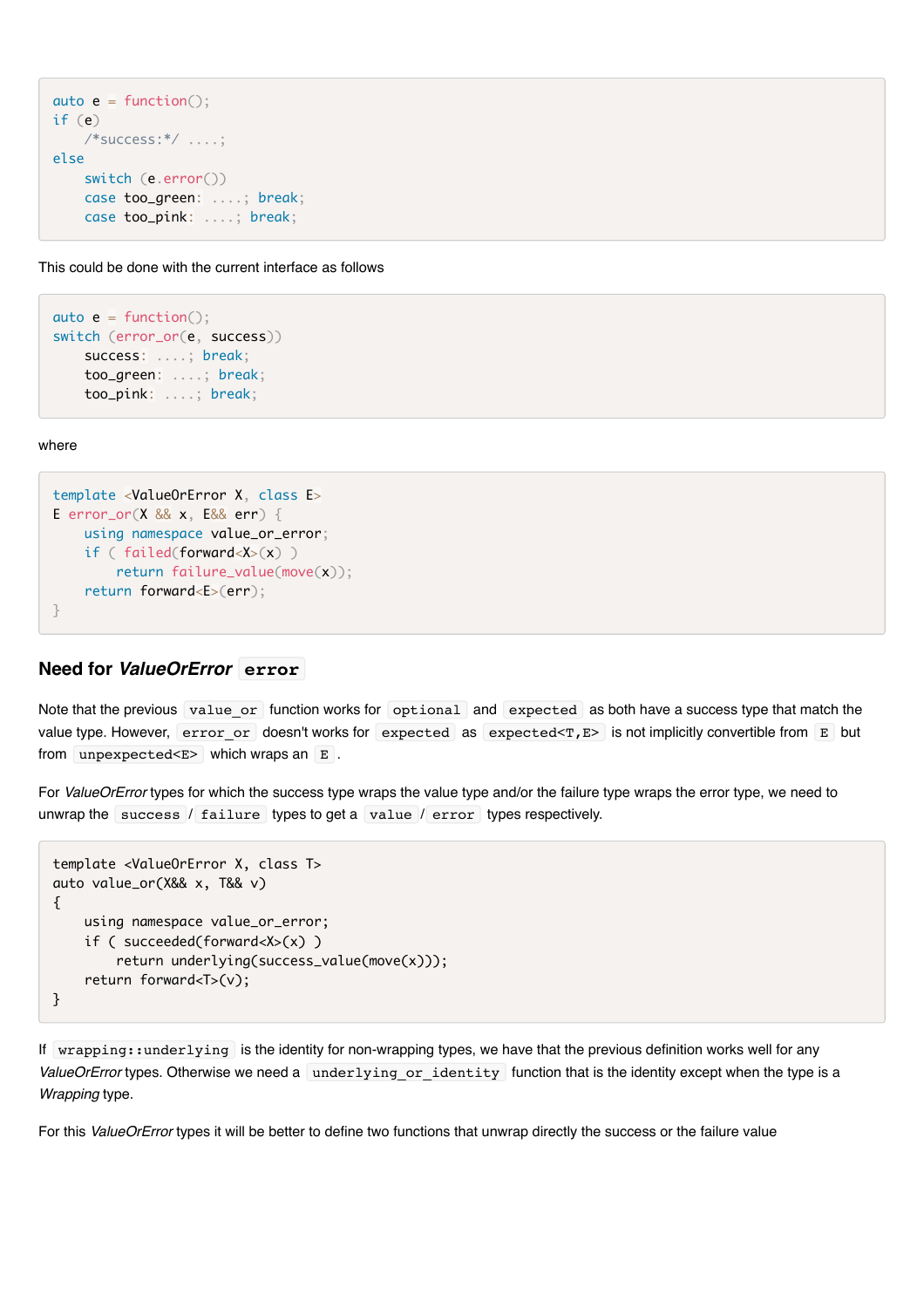```
namespace value_or_error {
     // ...
     template <class X>
     auto deref(X&& x) 
     {
         return underlying_or_identity(success_value(forward<X>(x))); 
     }
     template <class X>
     auto error(X&& x) 
     {
         return underlying_or_identity(failure_value(forward<X>(x))); 
     }
}
```
and we can as well rename the succeeded / failed functions to be more inline with the optional / expected interface

```
namespace value_or_error {
    \frac{1}{2}...
     template <class X>
     auto has_value(X && x) 
     {
          return succeeded(forward<X>(x)); 
     }
     template <class X>
     auto has_error(X && x) 
     {
          return failed(forward<X>(x)); 
     }
}
```
With these definitions we can have a more generic definition for value or and error or.

```
template <ValueOrError X, class T>
auto value_or(X&& x, T&& v) 
{
     using namespace value_or_error; 
     if ( has_value(forward<X>(x) )
         return deref(move(x))); 
     return forward<T>(v);
}
template <ValueOrError X, class E>
E error_or(X && x, E&& err) {
     using namespace value_or_error; 
     if ( has_error(forward<X>(x) )
         return error(move(x)); 
     return forward<E>(err);
}
```
#### **A generic check\_error function for** *ValueOrError* **types**

Another use case which could look much uglier is if the user had to test for whether or not there was a specific error code.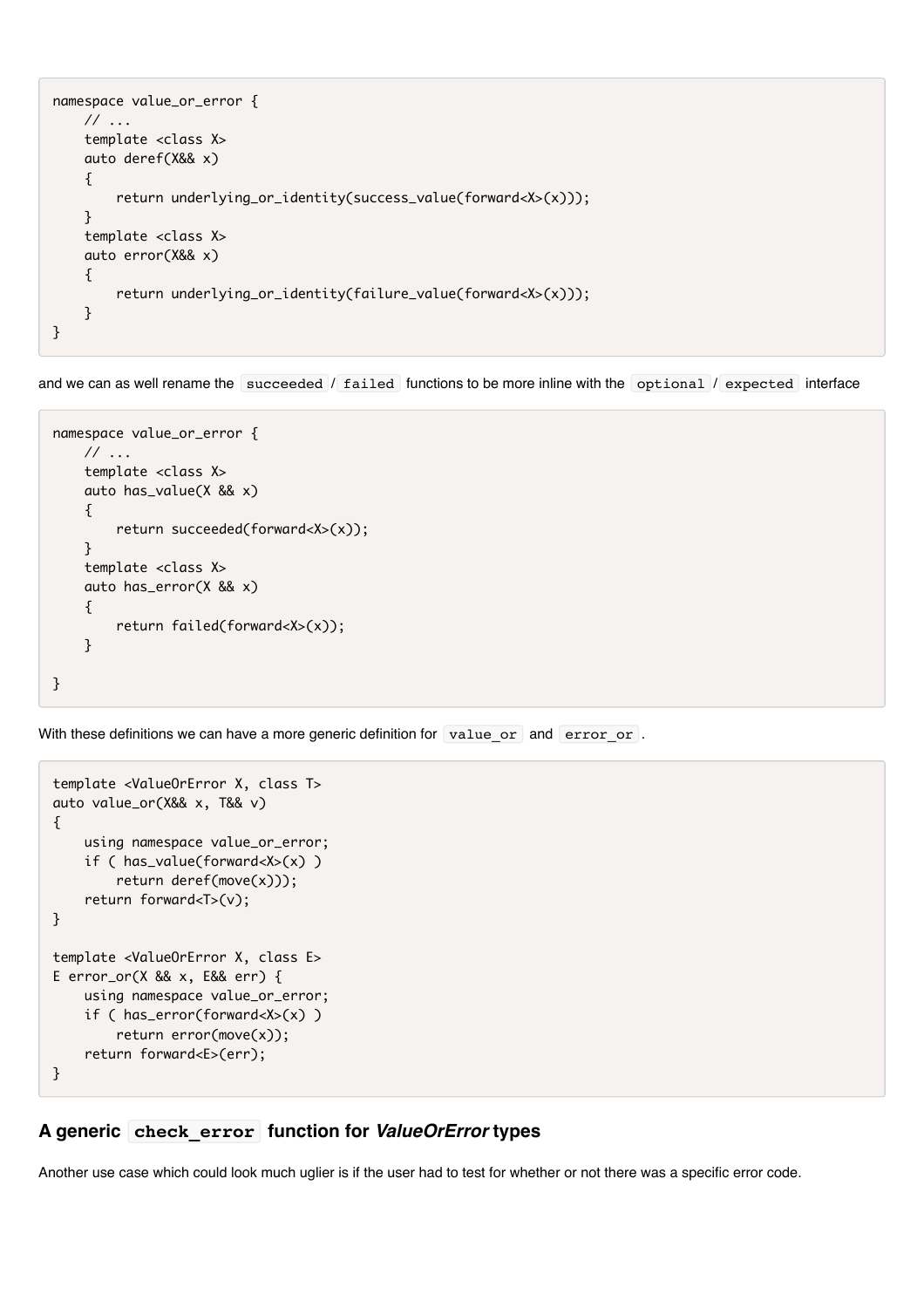```
auto e = function();
while ( e. status == timeout ) {
     sleep(delay);
     delay *=2;
    e = function():}
```
Here we have a value or a hard error. This use case would need to use something like check error

```
e = function();
while ( check_error(e, timeout) )
{
     sleep(delay);
     delay *=2;
    e = function();}
```
where

```
template <ValueOrError X, class E>
bool check_error(X && e, E&& err) {
     using namespace value_or_error;
   if ( has value(forward<X>(x)) )
         return false; 
   return error(forward<X>(x))) == forward<E>(err);
}
```
### **Functors and Monads**

#### **functor::transform**

There is a natural way to apply a function to any *ValueOrError* given the function takes the *ValueOrError* value type as parameter when the *ValueOrError* is *TypeConstructible*. The result type will be a *ValueOrError* where the value type is return type of the function.

#### **monad::bind**

In the same way there is also a natural way to apply a monadic function to any *ValueOrError* given the function takes the *ValueOrError* value type as parameter and returns the same kind of *ValueOrError* with the same error type when the *ValueOrError* is *TypeConstructible*. The result type will be the result type of the function.

# **Proposal**

This paper proposes

- to add *Wrapping* types that allows to unwrap a wrapping type to get its underlying value,
- to add *ValuedOrError* types with succeeded(n) / has value(n), failed(n) /has\_error(n), success value(n), failure value(n), deref(n) and error(n) functions,
- to add *ValueOrNone* types as an extension of *Nullable* types that are not *NullablePointer* for which there is only a possible value type, adding the  $\text{degree}(n)$  function,
- to map *ValueOrNone* types to *ValuedOrError* types when we consider none type t<T> as the failure type and the error type,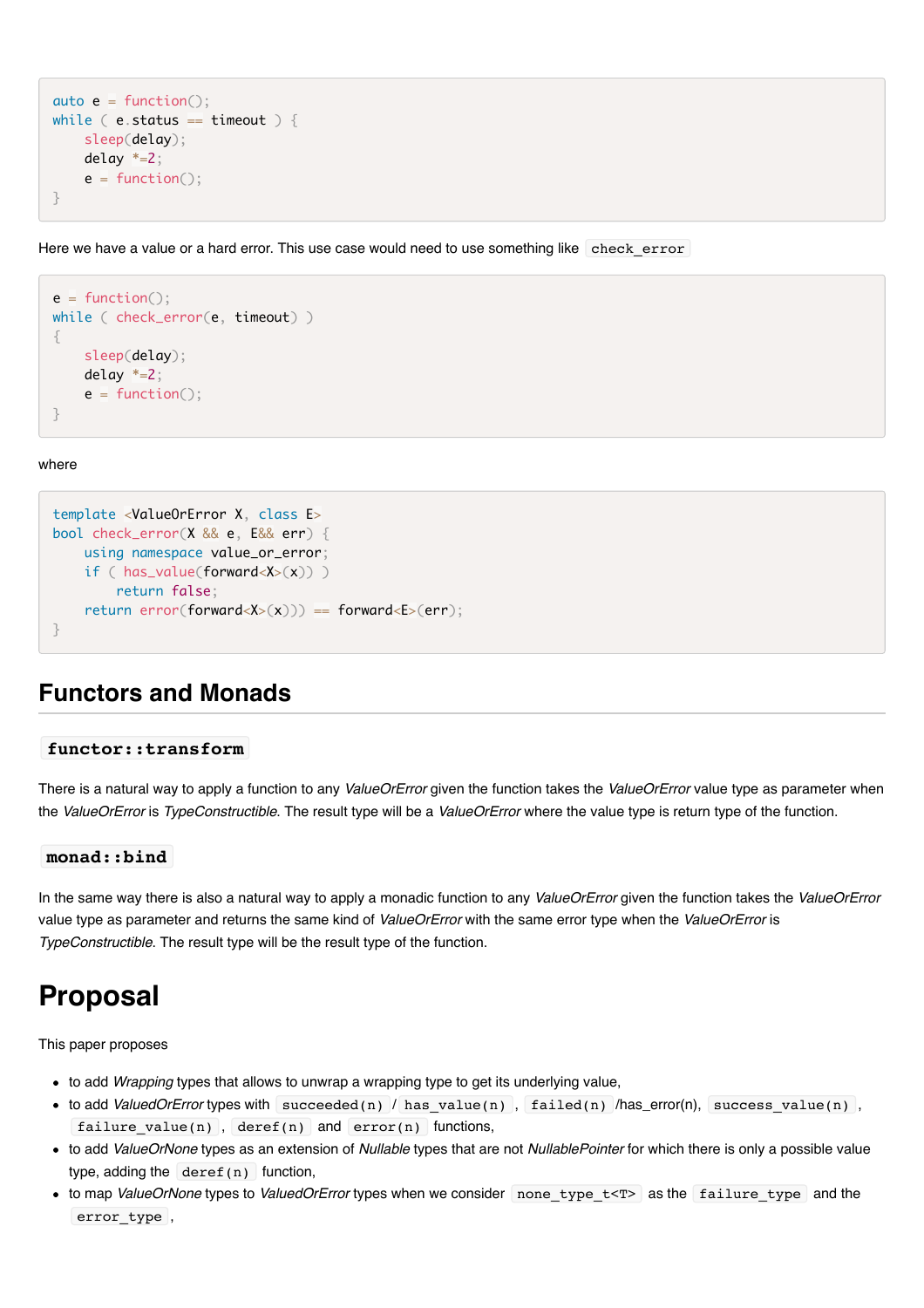- customize the standard types std::optional , std::experimental::expected to these concepts,
- to add the following helper functions for *ValuedOrError* types
	- $\circ$  value or,
	- $\circ$  value or throw,
	- resolve ,
	- $\circ$  error or and,
	- $\circ$  check error .
- to add monadic functions when the type is *TypeConstructible*, and
- to map *ValuedOrError* types as *SumType* types by defining a visit function.

# **Design Rationale**

# **Should underlying be the identity for any non-specialized** *Wrapping* **type?**

In any case, we need to have access to the underlying value if wrapped and to the value itself otherwise. So either underlying does it or we can define another function that does it.

We have two options:

- wrapping::traits<T>::underlying is not defined by default and we define another function underlying or identity .
- wrapping::traits<T>::underlying is the identity by default and then we have already the function.

In order to identify clearly the *wrapping* types we have chosen to define an additional underlying or identity function, and let underlying for *Wrapping* types.

### **Do we need success\_value ?**

Should we see *ValueOrError* as a sum type of value\_or\_error::value\_type or value\_or\_error::error\_type or a sum type of value\_or\_error::success\_type or value\_or\_error::failure\_type ?

Note that we want to see expected  $\leq$   $\mathbb{F}$  as the sum type of  $\mathbb{T}$  and unexpected  $\leq$   $\mathbb{F}$  .

success value function has a sense only if we want the last.

While we don't propose yet a type for which value or error::value type and value or error::success type are different, we could have one *ValueOrError* type that wraps the the value type using success<T> and the value or error::error type using value or error::failure<E> . This type wouldn't need to be implicitly convertible from the value type, but just for his value or error::success type .

# **Customization**

This proposal follows the drafted [CUSTOM](https://github.com/viboes/std-make/blob/master/doc/proposal/customization/customization_points.md) customization points approach, shared by most of my proposals. It can be adapted if required to the [N4381](http://www.open-std.org/jtc1/sc22/wg21/docs/papers/2015/n4381.html) customization points approach.

### **Wrapping types naming**

We need a better name for the concept.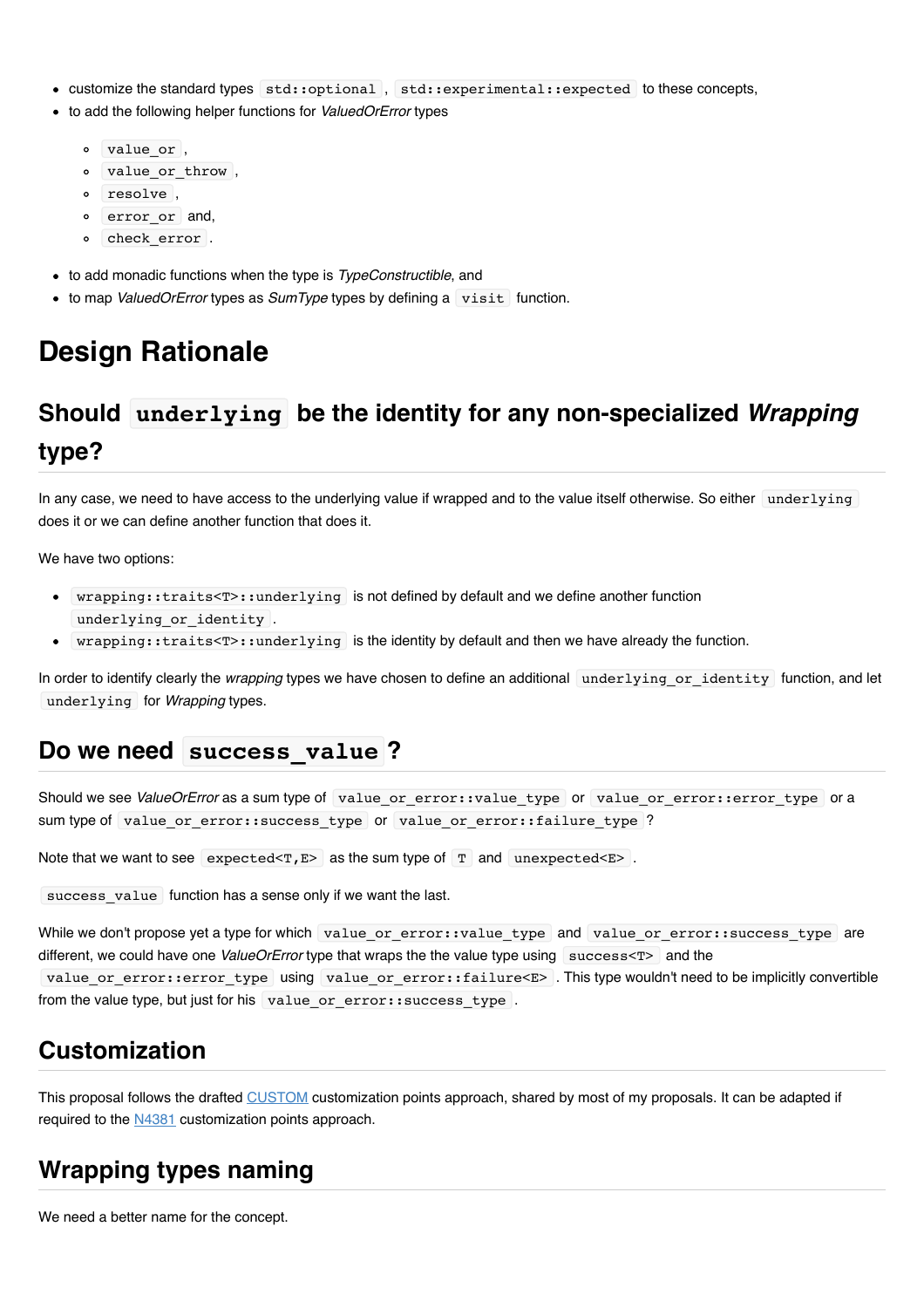In Haskell these kind of types have a builtin construction, data types, like Left 1, Right r or Just t. But Haskell doesn't provide a generic access to the UT of these types. It uses pattern matching.

# **Impact on the standard**

These changes are entirely based on library extensions and do not require any language features beyond what is available in C++17. There are however some classes in the standard that needs to be customized.

# **Proposed Wording**

The proposed changes are expressed as edits to [N4617](http://www.open-std.org/jtc1/sc22/wg21/docs/papers/2016/n4617.pdf) the Working Draft - C++ Extensions for Library Fundamentals V2, but pretend to go to the V3 TS.

This wording will be completed if there is an interest in the proposal.

**Add the "Wrapping Objects" section**

# **Wrapping Objects**

A *Wrapping* type is a type that wraps an underlying type and provides access to the stored underlying value.

#### **Header synopsis [Wrapping.synop]**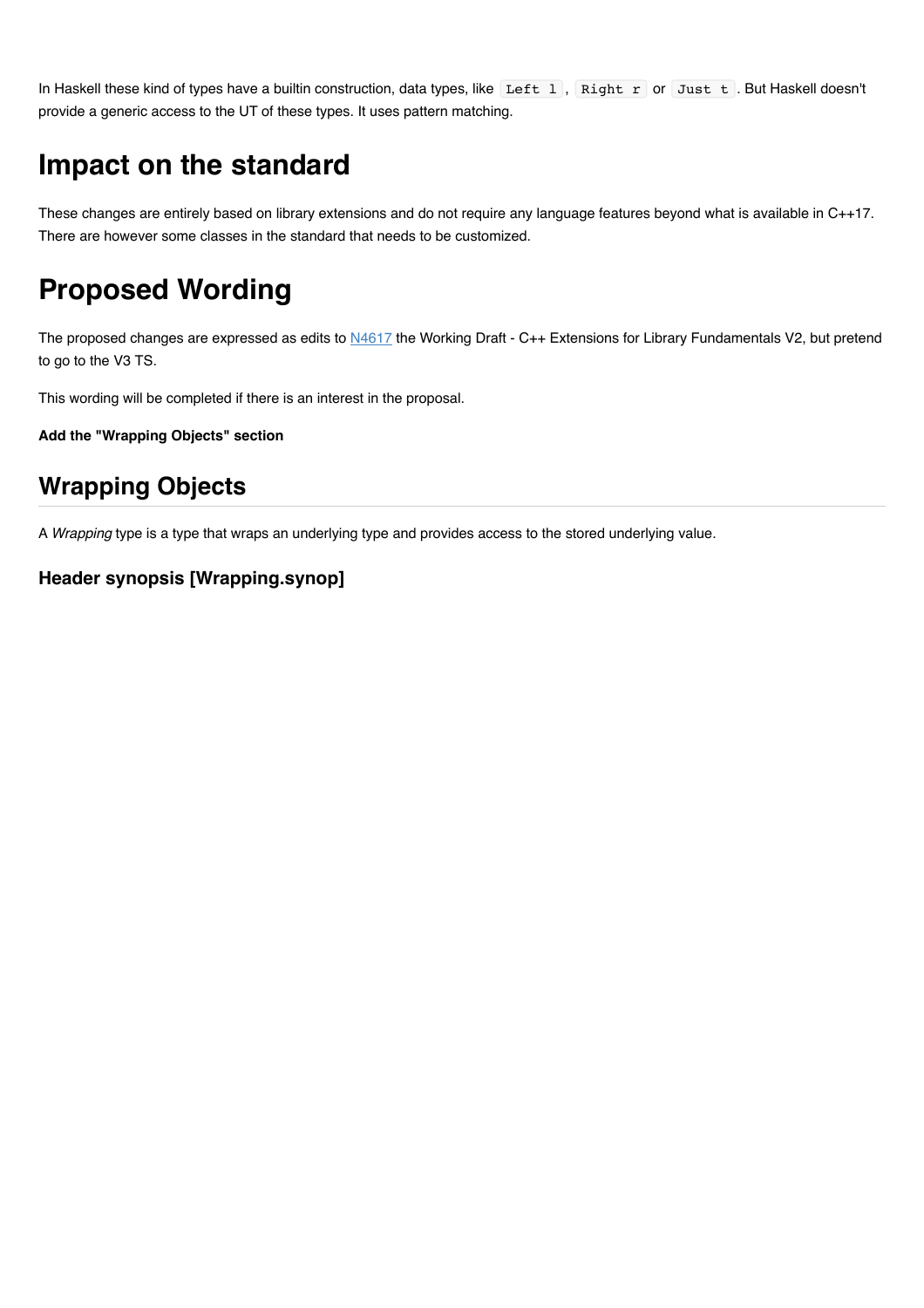```
namespace std::experimental {
inline namespace fundamentals_v3 {
namespace wrapping {
template <class T, class Enabler=void>
     struct traits;
template <class T>
     constexpr auto underlying(T && x);
template <class T>
     struct unwrapped_type;
template <class T>
    using unwrapped_type_t = typename unwrapped_type<T>::type;
template <class T>
struct unwrapped_type 
{
    using type = remove_reference_t<decltype(wrapping::underlying(declval<T>()))>;
};
template <class E, when<is_enum_v<E>>>
     struct traits
     {
         template <class T>
             constexpr auto underlying(T && x)
\{ return static_cast<std::unwrapped_type_t<T>>(forward<T>(x));
 }
     }
}
using wrapping::underlying;
template <class T>
struct is_wrapping;
template <class T>
struct is_wrapping<const T> : is_wrapping<T> {};
template <class T>
struct is_wrapping<volatile T> : is_wrapping<T> {};
template <class T>
struct is_wrapping<const volatile T> : is_wrapping<T> {};
template <class T>
constexpr bool is_wrapping_v = is_wrapping<T>::value;
template <class T>
     constexpr auto underlying_or_identity(T && x);
}}
```
**Template class wrapping::traits [Wrapping.traits]**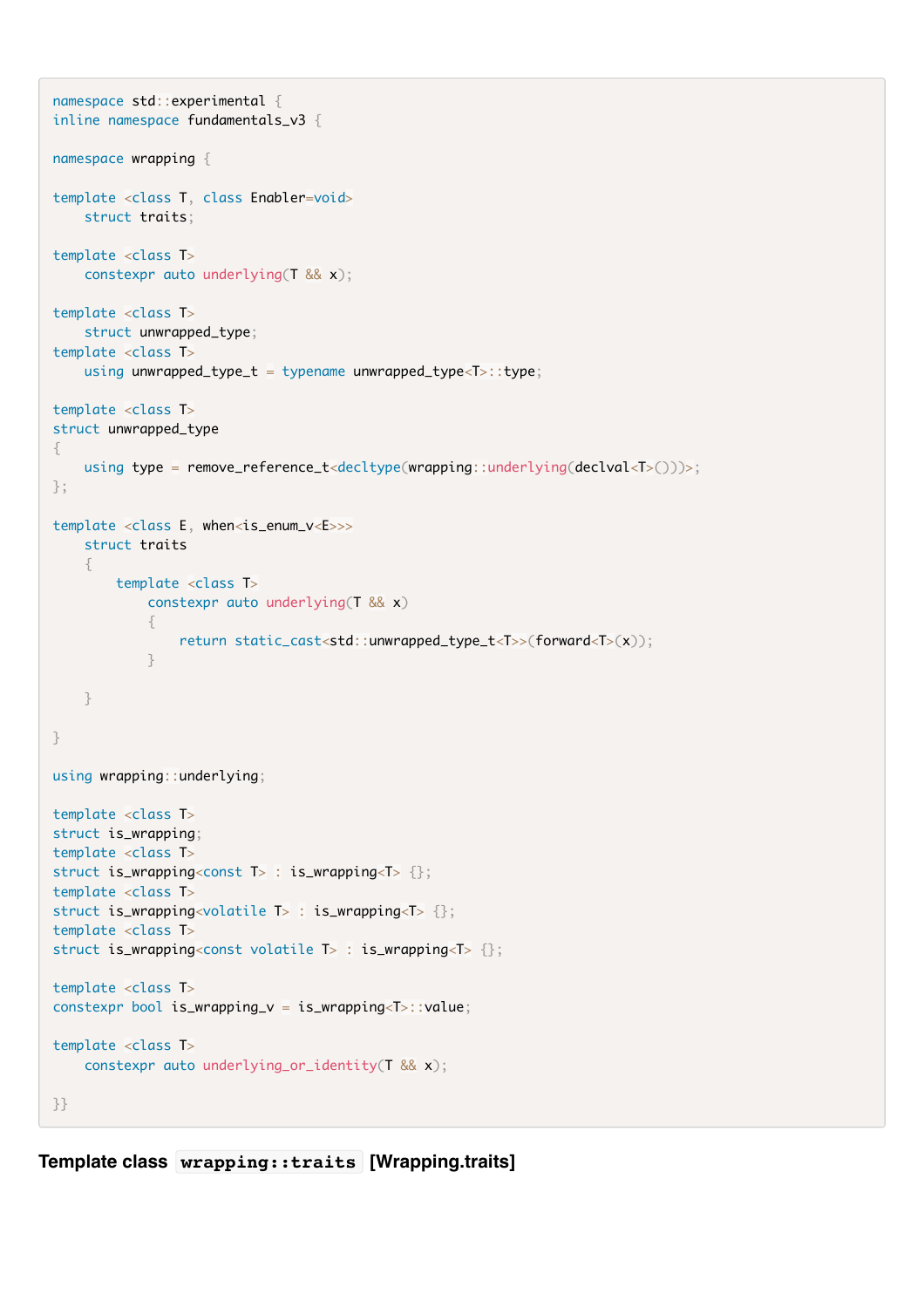```
namespace wrapping {
    template <class T, class Enabler=void>
         struct traits;
}
```
*Remark* The Enabler parameter is a way to allow conditional specializations.

#### **Template function wrapping::underlying [Wrapping.underlying]**

```
namespace wrapping {
    template <class T>
         constexpr auto underlying(T && x);
}
```
*Effects*: forward the call to the traits<T>::underlying .

*Remark*: The previous function shall not participate in overload resolution unless:

•  $traits < T$ :  $succeeded(forwards < T>(v))$  is well formed and return a type convertible to bool.

#### **Template function underlying\_or\_identity [Wrapping.underlyingoridentity]**

```
template <class T>
     constexpr auto underlying_or_identity(T && x);
}
```
*Equivalent to*: wrapping::underlying(forward<T>(v)) if is\_wrapping\_v<T> , and forward<T>(v) otherwise.

**Add a "ValueOrError Objects" section**

### **ValueOrError Objects**

#### **Header synopsis [ValueOrError.synop]**

```
namespace std::experimental {
inline namespace fundamentals_v3 {
namespace value_or_error {
template <class T, class Enabler=void>
     struct traits {};
template <class T> constexpr bool succeeded(T && v) noexcept;
template <class T> constexpr bool failed(T && v) noexcept;
template <class T> constexpr bool has_value(T && v) noexcept;
template <class T> constexpr bool has_error(T && v) noexcept;
template <class T> constexpr auto success_value(T&& x);
template <class T> constexpr auto failure_value(T&& x); 
template <class T> struct success_type;
template <class T> using success_type_t = typename success_type<T>::type;
template <class T> struct failure_type;
template <class T> using failure_type_t = typename failure_type<T>::type;
```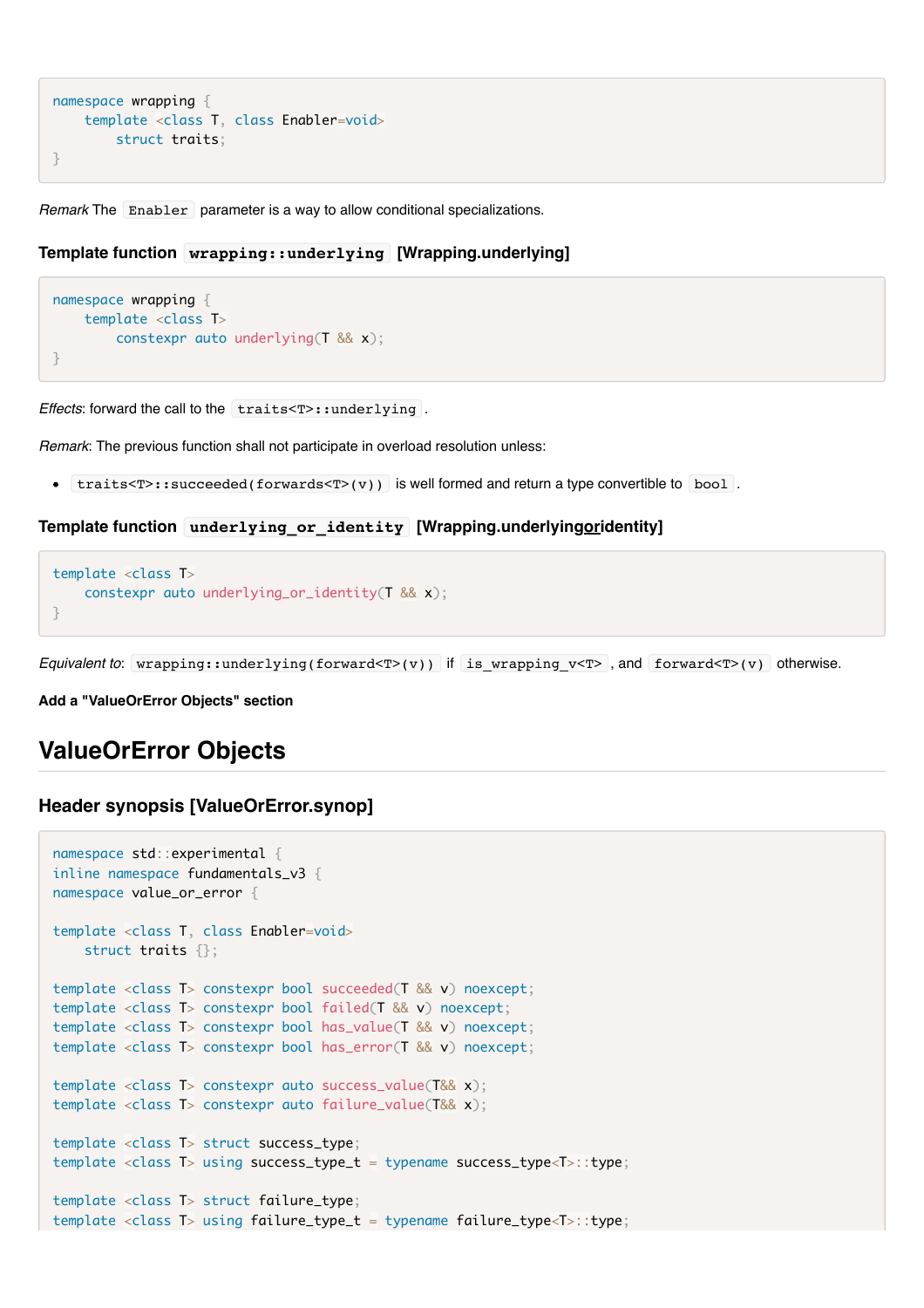```
template <class T> constexpr auto deref(T&& x);
template <class T> constexpr auto error(T&& x);
template <class T> struct value_type;
template <class T> using value_type_t = typename value_type<T>::type;
template <class T> struct error_type;
template <class T> using error_type_t = typename error_type<T>::type; 
}
template <class T> struct is_value_or_error;
template <class T> struct is_value_or_error <const T>
    : is_value_or_error <I > \{\};
template <class T> struct is_value_or_error <volatile T>
    : is_value_or_error \langle T \rangle {};
template <class T> struct is_value_or_error <const volatile T>
    : is_value_or_error \langle T \rangle {};
template <class T> constexpr bool is_value_or_error_v = is_value_or_error <T>::value ;
namespace value_or_error {
// when type constructible, is a functor
template <class T, class F> constexpr auto transform(T&& n, F&& f);
// when type constructible, is an applicative
template <class F, class T> constexpr auto ap(F&& f, T&& n);
// when type constructible, is a monad
template <class T, class F> constexpr auto bind(T&& n, F&& f);
// when type constructible, is a monad_error
template <class T, class F> constexpr auto catch_error(T&& n, F&& f);
template <class T, class ...Xs> constexpr auto make_error(Xs&&...xs);
// sum_type::visit
template <class N, class F> constexpr auto visit(N&& n, F&& f);
// helper functions 
template <class N, class F>
     constexpr auto resolve(N&& n, F&& f);
template <class X, class T>
     constexpr auto value_or(X&& ptr, T&& val);
template <class E, class X>
     constexpr auto value_or_throw(X&& ptr);
template <class X, class E>
     constexpr auto error_or(X&& ptr, E&& err);
template <class X, class E>
     constexpr bool check_error(X&& n, E&& err);
}
```
}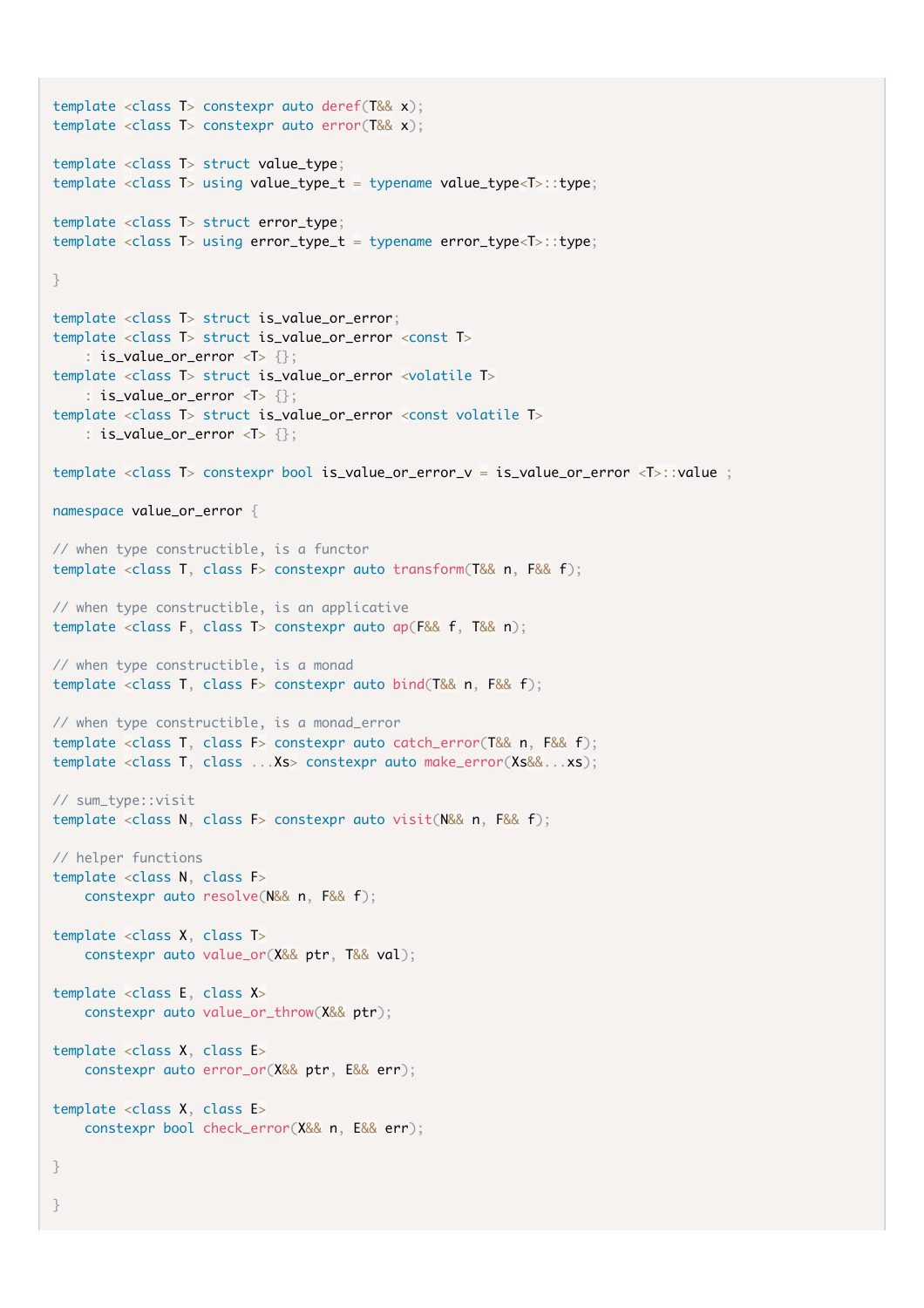#### **Template class value\_or\_error::traits [valueorerror.traits]**

```
namespace value_or_error {
    template <class T, class Enabler=void>
        struct traits \{\}:
}
```
*Remark* The Enabler parameter is a way to allow conditional specializations.

#### **class value\_or\_error::mcd\_success\_or\_failure [valueorerror.mcd]**

Minimal complete definition based of succeeded, success\_value or failure\_value . Requires the types the be *wrapping*.

```
namespace value_or_error {
     struct mcd_success_or_failure
     {
         template <class U>
         static constexpr
         bool failed(U && ptr) noexcept;
         template <class U>
         static
         bool has_value(U && u);
         template <class U>
         static
         bool has_error(U && u);
         template <class U>
         static
         auto deref(U && u);
         template <class U>
         static
         auto error(U && u);
     };
}
```
**Template function value\_or\_error.mcd\_success\_or\_failure::failed [valueorerror.mcd.failed]**

```
 template <class T>
         static bool failed(T && v) noexcept;
}
```
*Equivalent to*: ! value or error::succeeded(v) .

#### **Template function has\_value [valueorerror.mcd.has\_value]**

```
 template <class T>
     static constexpr bool has_value(T && v) noexcept;
```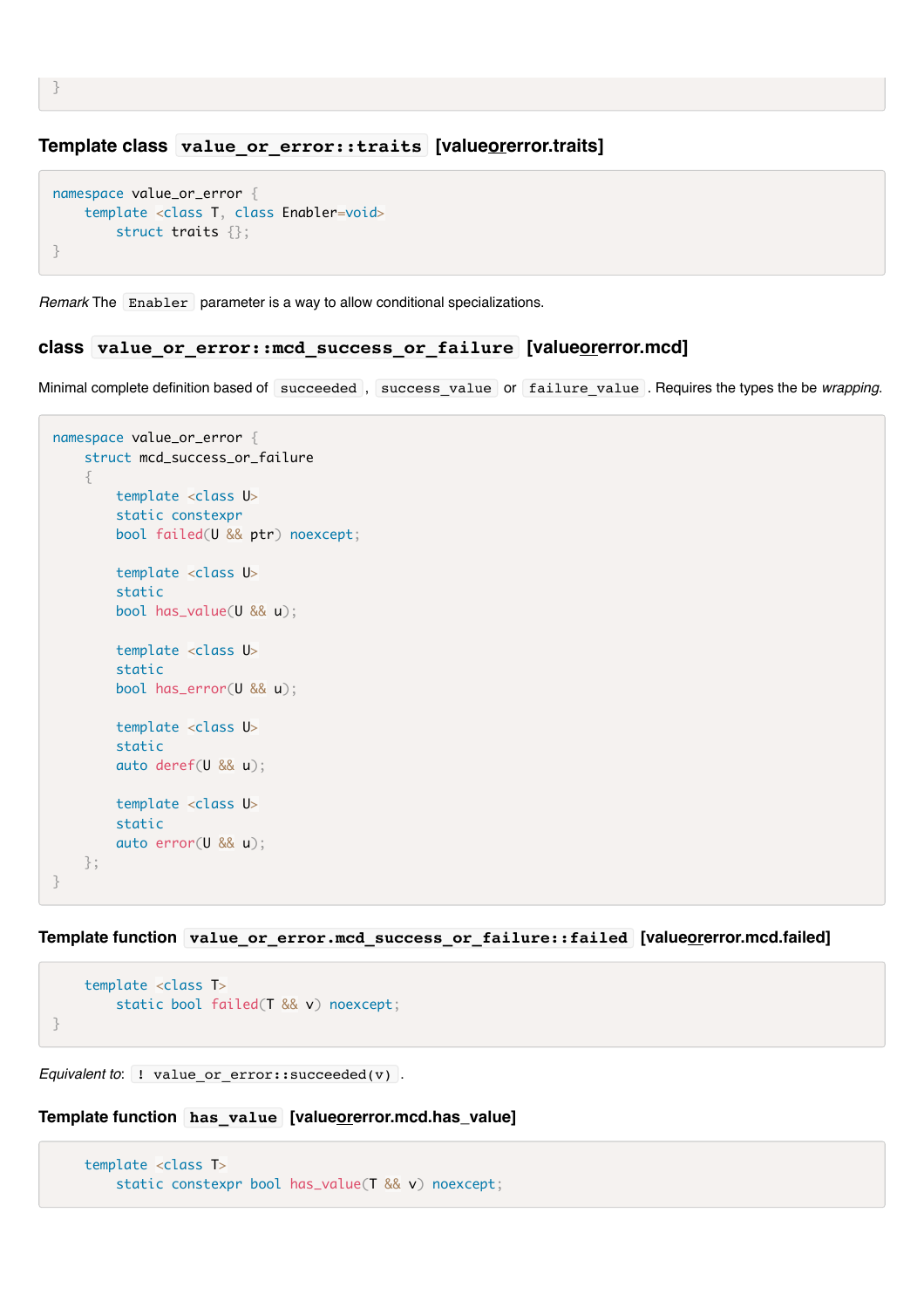*Equivalent to*: value\_or\_error::succeeded(v) .

#### **Template function has\_error [valueorerror.mcd.has\_error]**

```
namespace value_or_error {
     template <class T>
        static constexpr bool has error(T && v) noexcept;
}
```
*Equivalent to*: ! value or error::succeeded(v) .

#### **Template function deref [valueorerror.mcd.deref]**

```
namespace value_or_error {
    template <class T>
         static constexpr auto deref(T&& x);
}
```
*Equivalent to*: underlying or identity(success value(v)).

#### **Template function error [valueorerror.mcd.error]**

```
namespace value_or_error {
    template <class T>
         static constexpr auto error(T&& x); 
}
```

```
Equivalent to: underlying_or_identity(failure_value(v)) .
```
#### **Template function succeeded [valueorerror.succeeded]**

```
namespace value_or_error {
    template <class T>
         bool succeeded(T && v) noexcept;
}
```
*Effects*: forward the call to the traits<T>::succeeded .

*Remark*: The previous function shall not participate in overload resolution unless:

•  $traits < T$ :  $succeeded(forwards < T>(v))$  is well formed and return a type convertible to bool.

#### **Template function failed [valueorerror.failed]**

```
namespace value_or_error {
    template <class T>
         bool failed(T && v) noexcept;
}
```
*Effects*: forward the call to the traits<T>::failed.

*Remark*: The previous function shall not participate in overload resolution unless: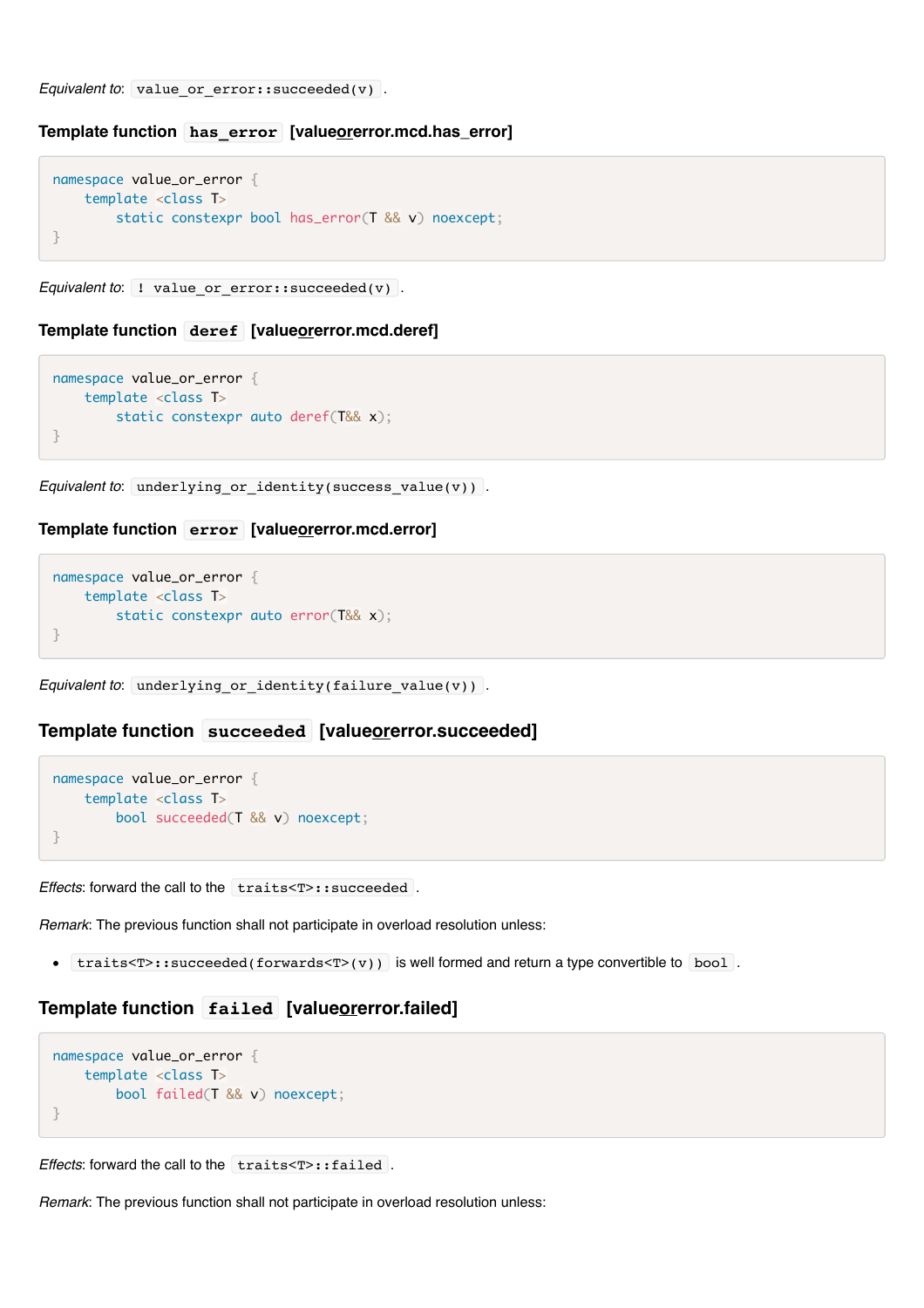•  $traits < T>:\,$  failed(forwards $< T>(v)$ ) is well formed and return a type convertible to bool.

#### **Template function** has value [valueorerror.has\_value]

```
namespace value_or_error {
    template <class T>
         constexpr bool has_value(T && v) noexcept;
}
```
*Effects*: forward the call to the traits<T>::has value .

*Remark*: The previous function shall not participate in overload resolution unless:

• traits<T>::has value(forwards<T>(v)) is well formed and return a type convertible to bool.

#### **Template function has\_error [valueorerror.has\_error]**

```
namespace value_or_error {
     template <class T>
         constexpr bool has_error(T && v) noexcept;
}
```
*Effects*: forward the call to the traits<T>::has\_error .

*Remark*: The previous function shall not participate in overload resolution unless:

• traits<T>::has  $error(forwards < T>(v))$  is well formed and return a type convertible to bool.

#### **Template function success\_value [valueorerror.success\_value]**

```
namespace value_or_error {
    template <class T>
         constexpr auto success_value(T&& x);
}
```
*Effects*: forward the call to the traits<T>:: success\_value .

*Remark*: The previous function shall not participate in overload resolution unless:

•  $trans **T**$ : success value(forwards**) is well formed.** 

#### **Template function failure\_value [valueorerror.failure\_value]**

```
namespace value_or_error {
    template <class T>
         constexpr auto failure_value(T&& x); 
}
```
*Effects*: forward the call to the traits<T>:: failure value .

*Remark*: The previous function shall not participate in overload resolution unless:

```
traits<T>::failure_value(forwards<T>(v)) is well formed.
```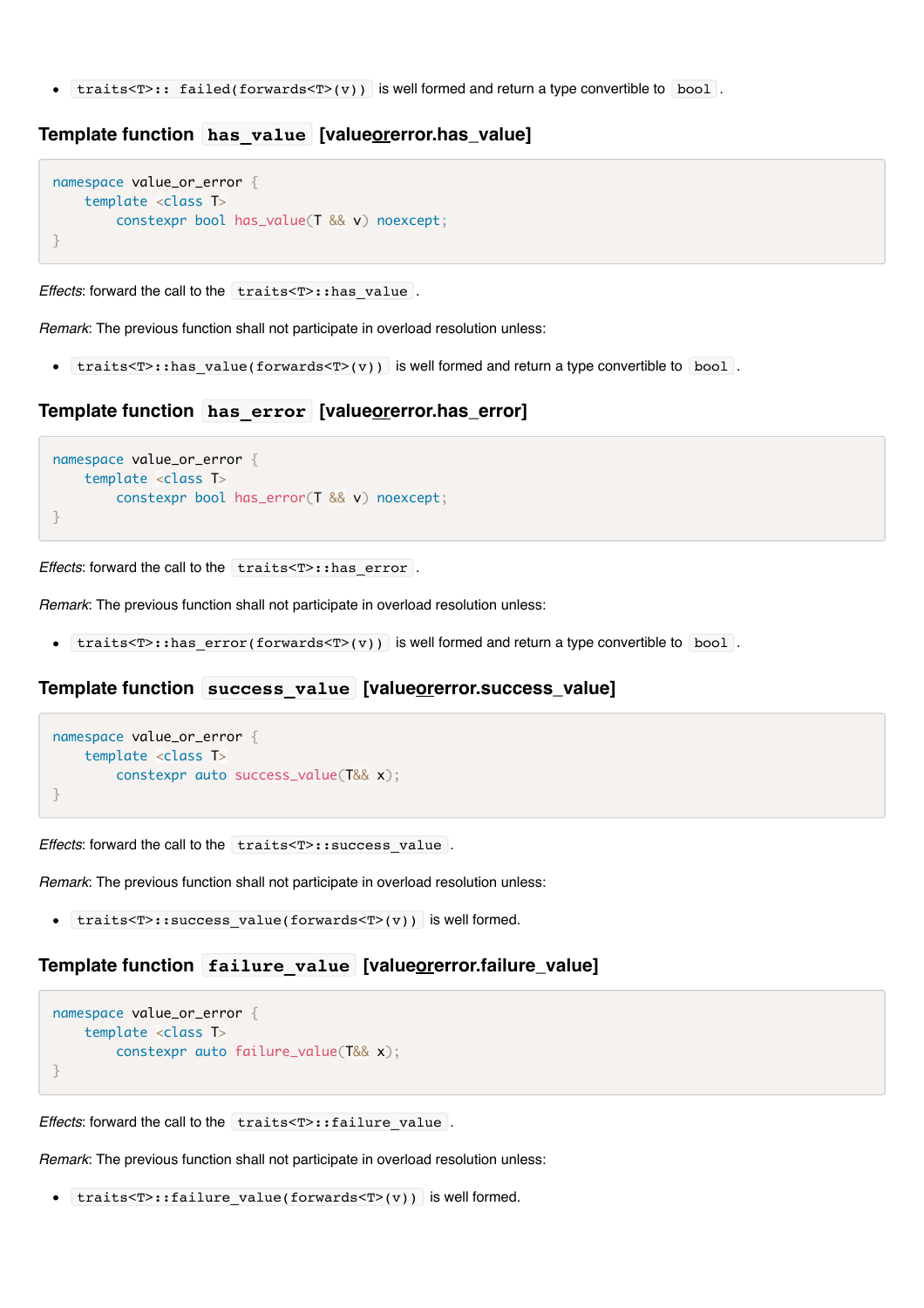### **ValueOrNone Objects**

#### **Header synopsis [ValueOrNone.synop]**

```
namespace std::experimental {
inline namespace fundamentals_v3 {
     template <class T> struct is_value_or_none;
     template <class T>
         constexpr bool is_value_or_none_v = is_value_or_none <T>::value ;
     template <class T>
         struct is_value_or_none<const T> : is_value_or_none<T> {};
     template <class T>
         struct is_value_or_none<volatile T> : is_value_or_none<T> {};
     template <class T>
         struct is_value_or_none<const volatile T> : is_value_or_none<T> {};
namespace value_or_none {
     using nullable::has_value;
     using nullable::none;
     using nullable::none_type_t;
     // class traits 
     template <class T>
         struct traits;
     template <class T> constexpr auto deref(T&& x);
     template <class T>
        struct value_type;
     template <class T>
        using value_type_t = typename value_type<T>::type;
     template <class T> constexpr auto deref_none(T&& );
}
namespace value_or_error
{
   template <class T>
   struct traits<T, meta::when<is_value_or_none<T>::value>> 
         : mcd_success_or_failure
   {
       template <class U> static constexpr bool succeeded(U && u);
       template <class U> static constexpr auto success_value(U && u);
       template <class U> static constexpr auto failure_value(U && u);
  };
}
}
}
}
```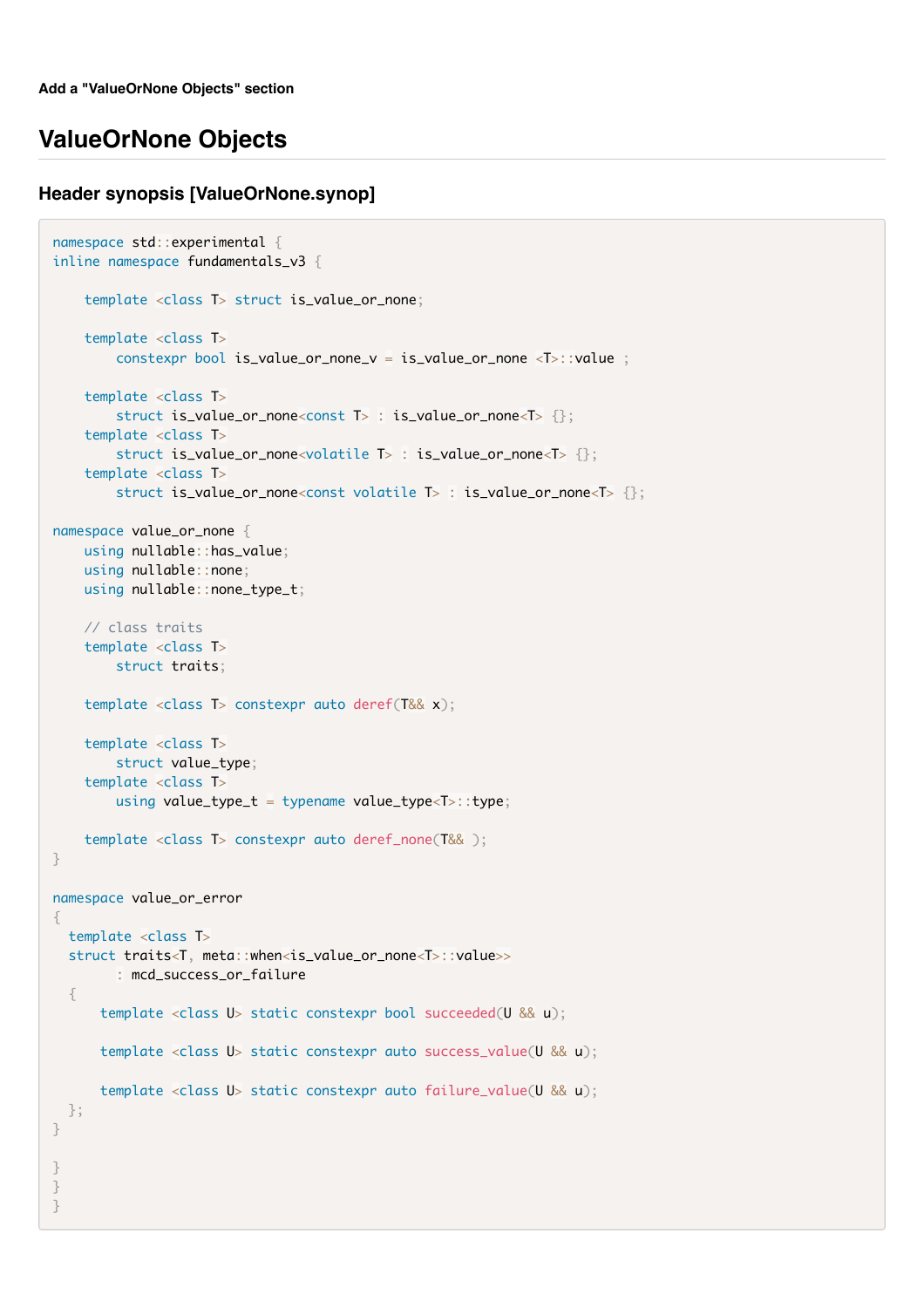```
Template class is_value_or_none [valueornone.isvalueor_none]
```
template <class T> struct is\_value\_or\_none;

inherits from true\_type if the class T is *Nullable* and not *NullablePointer* and has been configured with the value or none::traits and from false\_type`otherwise.

#### **Template class value\_or\_none::traits [valueornone.traits]**

This template class must be specialized when the type is a ValueOrNone providing the deref customization point.

```
namespace value_or_none { 
    template <class T>
        struct traits;
}
```
#### **Template Function value\_or\_none::deref [valueornone.deref]**

```
namespace value_or_none {
     template <class T> constexpr auto deref(T&& x);
}
```
## **Optional Objects**

**Add Specialization of** *ValueOrNone* **[optional.object.valueornone]**.

20.6.x *ValueOrNone* specialization

```
optional<T> is a model of ValueOrNone.
```

```
namespace value_or_none {
template <class T>
struct traits<optional<T>> {
         template <class U> static constexpr auto deref(U && ptr);
};
}
```
### **Expected Objects**

**Add Specialization of** *wrapping* **[unexpected.object.wrapping]**

The type unexpected is a *wrapping* type, when the underlying is just the value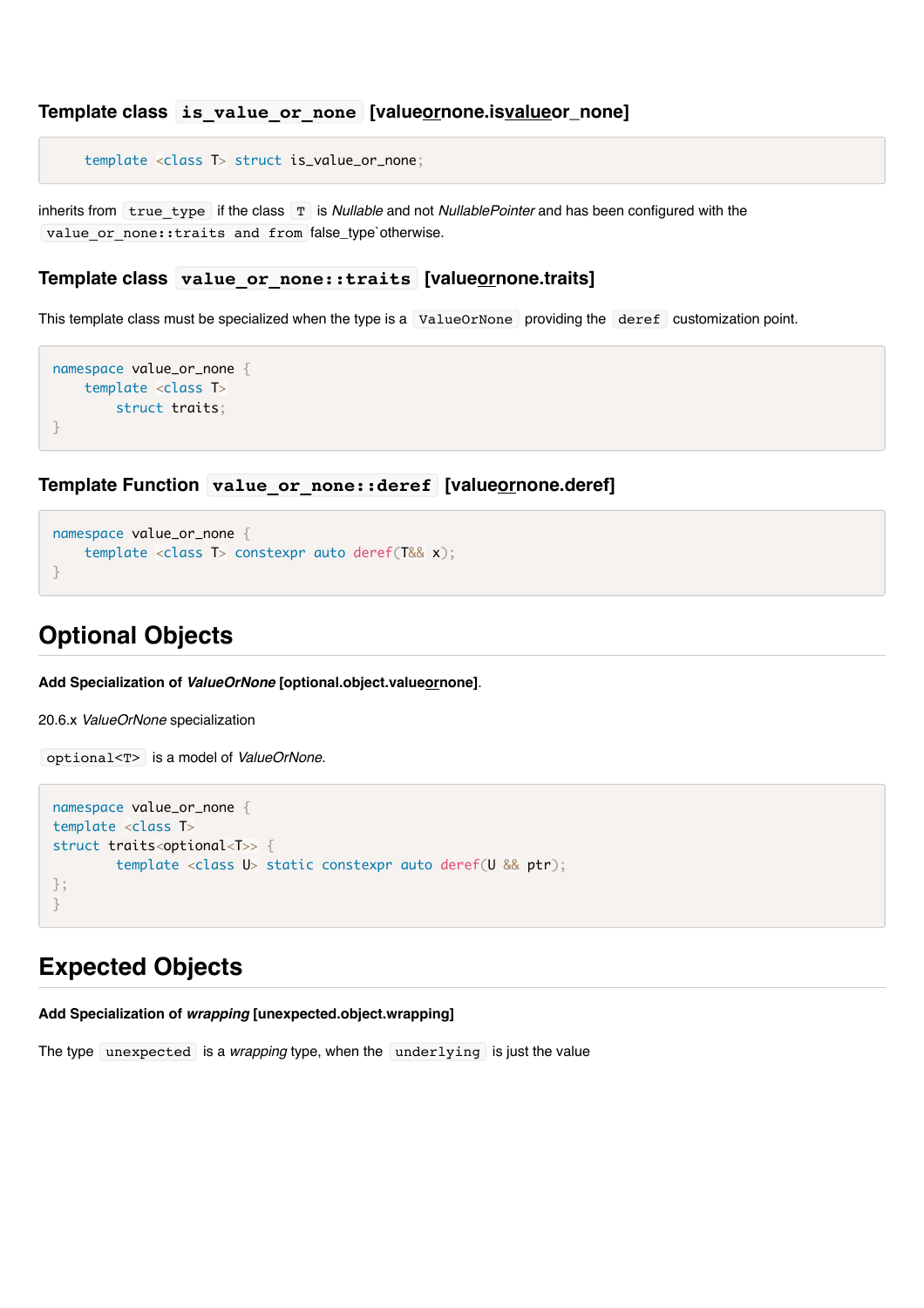```
namespace wrapping
{
template <class E>
struct traits<unexpected<E>>
{
     template <class U>
     static constexpr
    auto underlying(U && u) => u.value();
};
}
```
**Add Specialization of** *ValueOrError* **[expected.object.valueorerror]**

```
#include <experimental/value_or_error>
...
namespace value_or_error
{
template <class T, class E>
struct traits<expected<T,E>> : mcd_success_or_failure
{
     template <class U>
         static constexpr
        bool succeeded(U && e) noexcept => e.has_value();
     template <class U>
        static constexpr
        auto success_value(U && e) => *e;
     template <class U>
         static constexpr
         auto failure_value(U && e) => unexpected(e.error());
     template <class U>
         static constexpr
        auto error(U 88 e) \Rightarrow e.error();
};
}
```
# **Implementability**

This proposal can be implemented as pure library extension, without any language support, in C++17.

See [W\\_impl](https://github.com/viboes/std-make/tree/master/include/experimental/fundamental/v3/wrapped), [VOE\\_impl](https://github.com/viboes/std-make/tree/master/include/experimental/fundamental/v3/value_or_error) and [VON\\_impl.](https://github.com/viboes/std-make/tree/master/include/experimental/fundamental/v3/value_or_none)

# **Open points**

The authors would like to have an answer to the following question if there is any interest at all in this proposal:

# Do we want optional<T> to be a model of *ValueOrError*?

optional<T> has a not-a-value nullopt\_t and can be seen as a sum type of nullopt\_t and T . But should we consider nullopt t as an error? This is maybe disputable.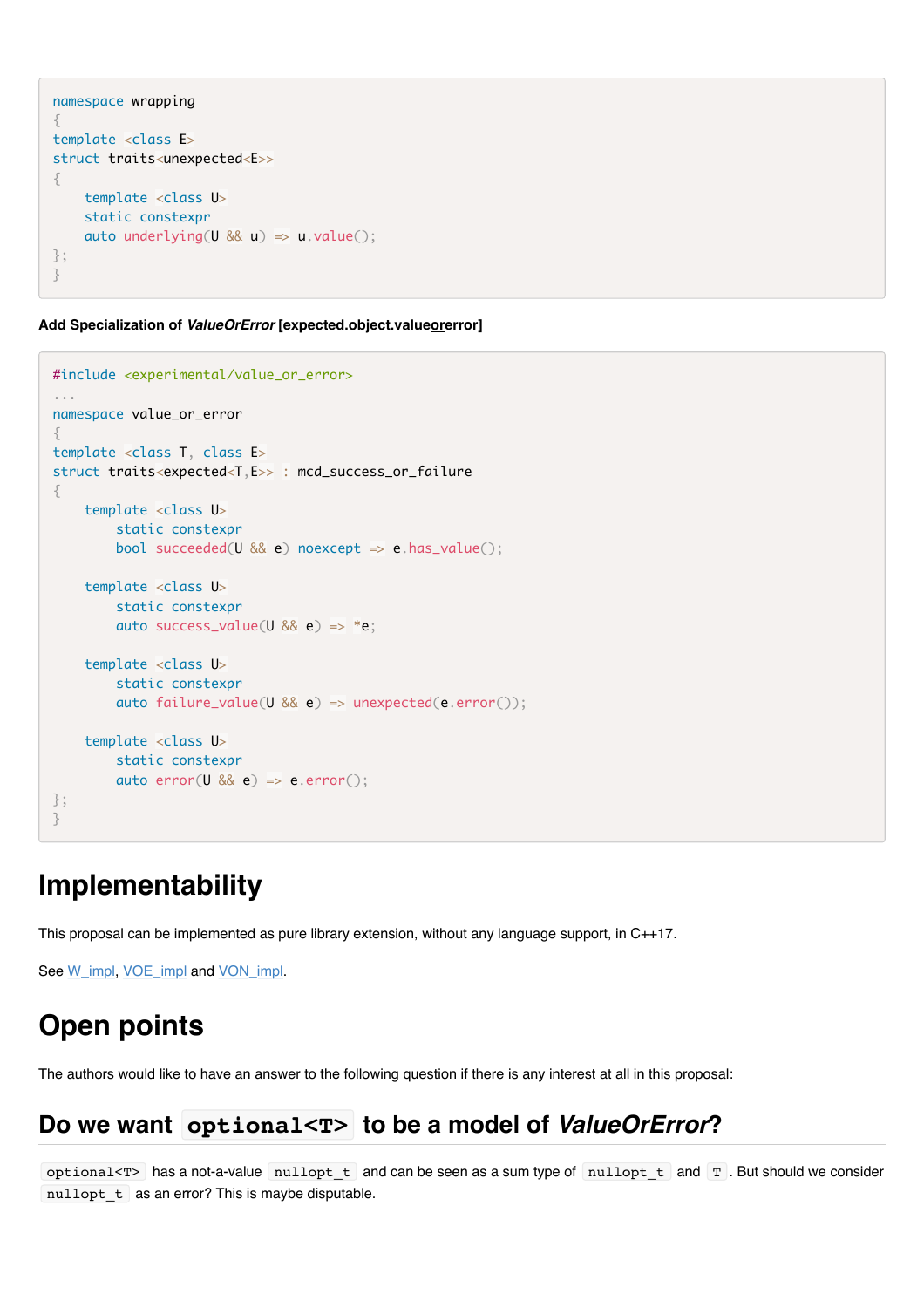This paper assumes that we can see nullopt  $t$  as an error on the context where optional<T> is returned by a function. Doing it has the advantage of inheriting all the possible mappings of a *ValueOrError* indirectly.

If we consider nullopt t doesn't represent an error we will need to do explicitly the mappings of optional<T> for *Functor*, Applicative and *Monad*. I suspect that in this case we wouldn't want to see optional<T> as a *MonadError*.

### **Do we need to reintroduce expected::get\_unexpected ?**

LEWG requested the removal expected::get unexpected as we can use instead unexpected(e.error()). However the main reason d'être of having this function was just to get a reference to the failure type associated to expected .

If we want to visit expected<T, E> , we need two types T and unexpected<E> and building unexpected<E> from expected<T, E> seam more expensive that just returning a reference to stored unexpected<E>.

Without this function, either the standard implementation of the customization for expected is a friend of expected and is able to get a reference to stored unexpected<E> or we ave that value\_or\_error::failure\_value must return by value for expected , which is not optimal.

## **Do we want the explicit customization traits approach?**

Alternatively we could use ADL and [] ...

## **Is** *Wrapping* **absolutely needed?**

We can simplify the proposal just by requiring a more explicit mapping for expected and remove the minimal complete definition based on wrapping objects.

Do we want to start with a simpler proposal, extract the *Wrapping* part and see later how to mix *Wrapping* and *ValueOrError* later?

### **Enums are** *Wrapping* **types**

We have already that C++ enums wraps in some way an underlying integral type.

```
We can specialize wrapping::traits<Enum>::underlying.
```
# **Wrapping naming**

I would like to be able to use underlying type instead of unwrapped type. But this will need to change the core of the language, as std::underlying\_type<E> works only for enums, which this proposal don't pretend to.

Alternatively we could have a to std::wrapping::underlying type, but not a std::underlying type that can be used with *Wrapping* types.

### **Do we need success\_value ?**

Should we see *ValueOrError* as a sum type of value or error::value type or value or error::error type or a sum type of value or error::success type or value or error::failure type ?

Note that we want to see expected<T, $E$ > as the sum type of  $T$  and unexpected<E>.

success value function has a sense only if we want the last.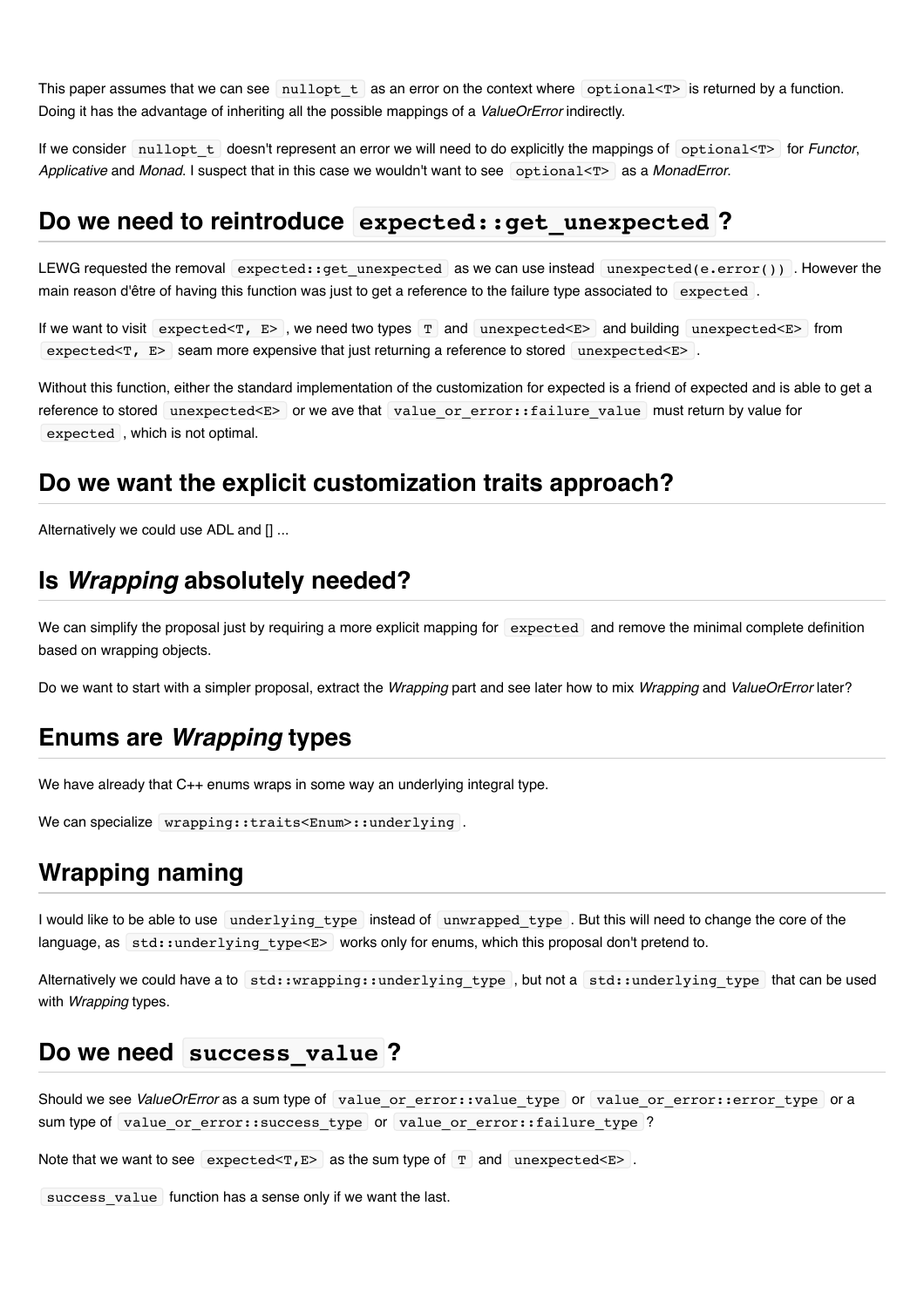While we don't propose yet a type for which value\_or\_error::value\_type and value\_or\_error::success\_type are different, we could have one *ValueOrError* type that wraps the the value type using success<T> and the value or error::error type using value or error::failure<E> . This type wouldn't need to be implicitly convertible

from the value type, but just for his value or error::success type .

# *ValueOrError* **naming**

**succeeded versus has\_value**

**failed versus has\_error ?**

#### **success\_value ?**

Other alternatives

• Get success

#### **failure\_value ?**

 $\bullet$  get failure

#### **deref ?**

deref is clearly not the good name.

#### Other alternatives

- value : optional::value and expected::value throw an exception if not valued.
- get : future::get follows the expected signature.
- get value

#### **error ?**

expected::error has this meaning.

Other alternatives

• get error

# **Do we need** *ValueOrNone***?**

We can get rid of *ValueOrNone* and define a explicit specializations for optional<T>

As we don't have yet other *ValueOrNone* in the standard, maybe this generalization can wait.

# **File(s) name**

Should we include this in <experimental/functional> or in a specific file? We believe that a specific file is a better choice as this is needed in <optional> and <experimental/expected> . We propose to locate each concept in its one file <experimental/wrapping> / <experimental/valued\_or\_error> / <experimental/valued\_or\_none> .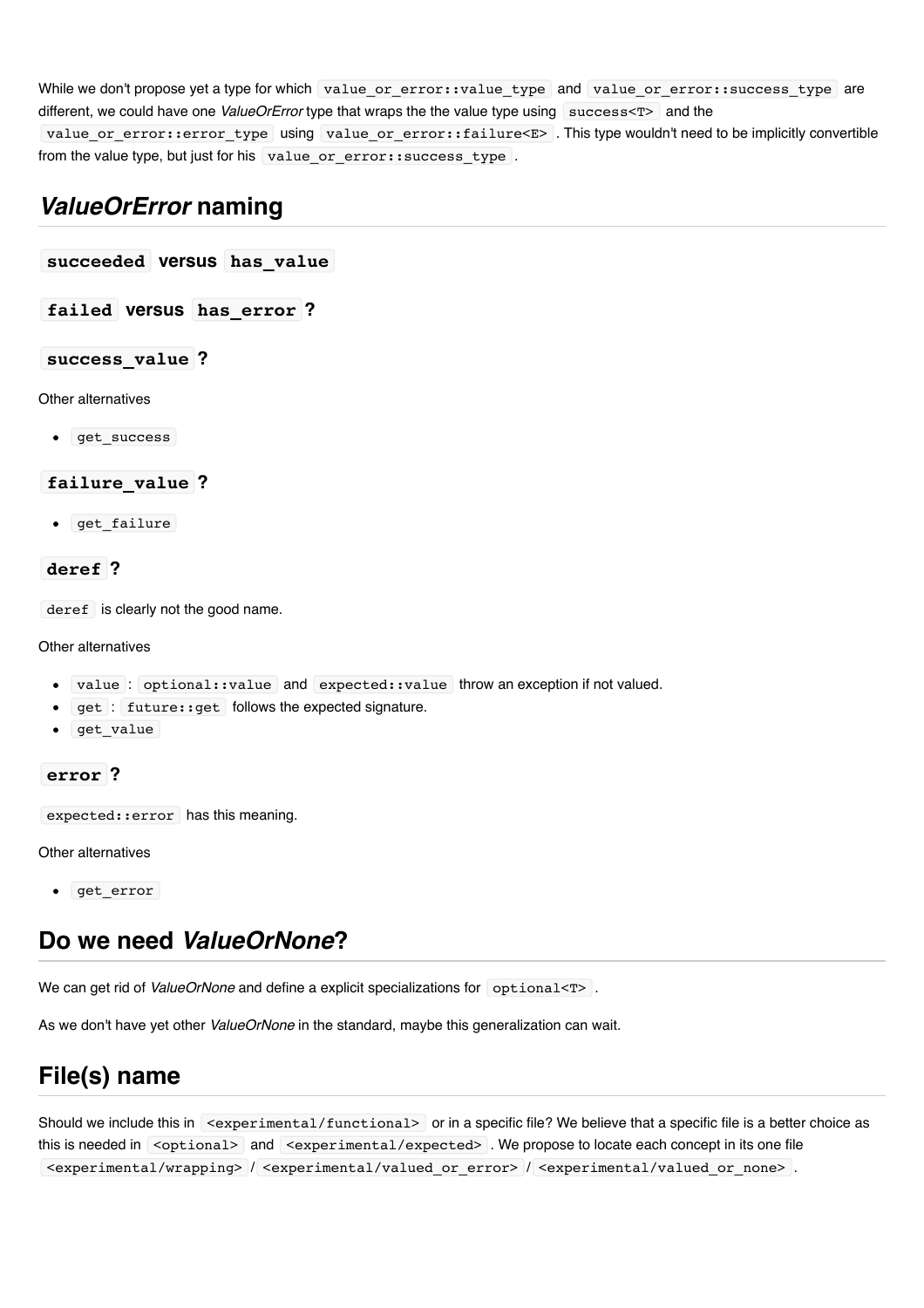## **About value\_or\_error::value(n)**

We could define a wide value\_or\_error::value(n) function on *ValueOrError* that obtain the value or throws an exception. If we want to have a default implementation the function will need to throw a generic exception bad access .

However to preserve the current behavior of std::optional::value() / std::expected::value() we will need to be able to consider this function as a customization point also.

The user can alternatively use  $\lceil$  value\_or\_throw , which allows to specify the exception.

Do we want a value or error::value function that throw bad access ?

Do we want a customizable value or error::value ? Should the exceptions throw by this function inherit from a common exception class bad access ?

# **Future work**

We have an implementation of the following, but we don't have wording yet.

# *ValueOrError* **as SumType**

A *ValueOrError* can be considered as a sum type. It is always useful reflect the related types. value\_or\_error::error\_type\_t and value or  $error:value$  type  $t$  give respectively the associated non-a-value and the value types.

## *ValueOrError* **as a Functor**

While we don't have yet an adopted proposal for *Functor*, we can define a default value or error::transform function for *ValueOrError* type when the type-constructor is *TypeConstructible*.

### *ValueOrError* **as an Applicative Functor**

While we don't have yet an adopted proposal for *ApplicativeFunctor*, we can define a default value or error::ap function for *ValueOrError* when the type-constructor is *TypeConstructible*.

## *ValueOrError* **as a Monad**

While we don't have yet an adopted proposal for *Monad*, we can define a default value or error::bind function for *ValueOrError* when the type-constructor is *TypeConstructible*.

## *ValueOrError* **as a MonadError**

While we don't have yet an adopted proposal for *MonadError*, we can define a default value or error::catch error and value\_or\_error::make\_error functions for *ValueOrError* when the type-constructor is *TypeConstructible*.

# **Acknowledgements**

Thanks to Niall for his idea of the operator try which motivated the definition of these concepts and for which a direct implementation is possible.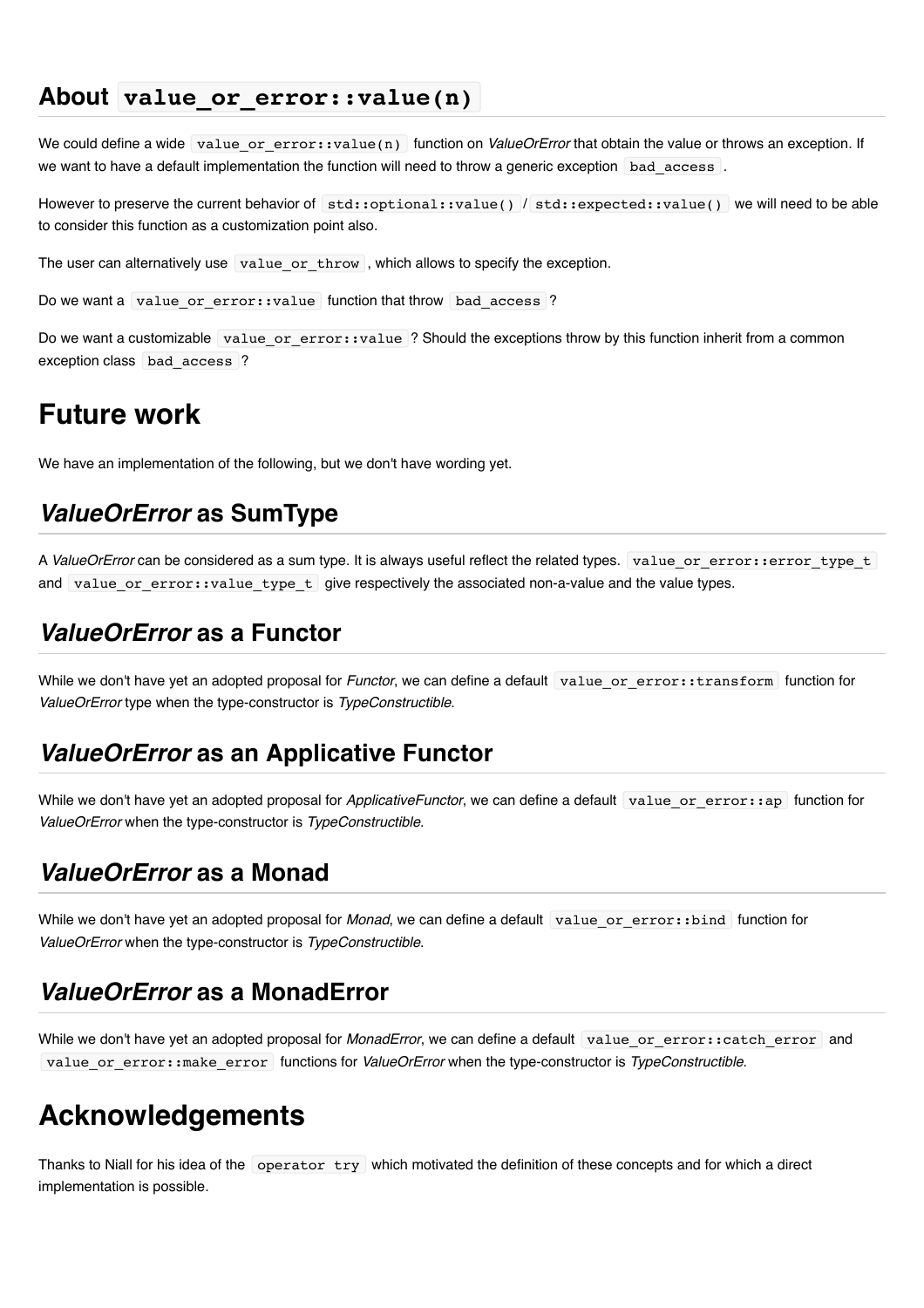Thanks to Arthur O'Dwyer for the idea to restrict them to value types.

Special thanks and recognition goes to Technical Center of Nokia - Lannion for supporting in part the production of this proposal.

# **History**

# **Revision 1**

- Remove smart pointer as types modeling *ValueOrNone*, as pointers don't preserve.
- Rename *Wrapped* to *Wrapping* and unwrap to underlying .
- Improve the wording.
- Add mapping to *Functor*/*Monad*.

# **Revision 0**

• Extract deref() / visit() and the derived algorithms as value or and error or from [P0196R3](http://www.open-std.org/jtc1/sc22/wg21/docs/papers/2015/p0196r3.html) and define *ValueOrError*/*ValueOrNone*, as std::any cannot define deref() and std::any should be *Nullable*.

# **References**

• [N4381](http://www.open-std.org/jtc1/sc22/wg21/docs/papers/2015/n4381.html) Suggested Design for Customization Points

http://www.open-std.org/jtc1/sc22/wg21/docs/papers/2015/n4381.html

• [N4617](http://www.open-std.org/jtc1/sc22/wg21/docs/papers/2016/n4617.pdf) N4617 - Working Draft, C++ Extensions for Library Fundamentals, Version 2 DTS

http://www.open-std.org/jtc1/sc22/wg21/docs/papers/2016/n4617.pdf

 $\bullet$ [P0050R0](http://www.open-std.org/jtc1/sc22/wg21/docs/papers/2015/p0050r0.pdf) C++ generic match function

http://www.open-std.org/jtc1/sc22/wg21/docs/papers/2015/p0050r0.pdf

• [P0088R0](http://www.open-std.org/jtc1/sc22/wg21/docs/papers/2015/p0088r0.pdf) Variant: a type-safe union that is rarely invalid (v5)

http://www.open-std.org/jtc1/sc22/wg21/docs/papers/2015/p0088r0.pdf

- [P0091R0](http://www.open-std.org/jtc1/sc22/wg21/docs/papers/2015/p0091r0.html) Template parameter deduction for constructors (Rev. 3) http://www.open-std.org/jtc1/sc22/wg21/docs/papers/2015/p0091r0.html
- **P0196R3** Generic none() factories for *Nullable* types (Rev. 3) http://www.open-std.org/jtc1/sc22/wg21/docs/papers/2015/p0196r3.html
- [P0323R4](http://www.open-std.org/jtc1/sc22/wg21/docs/papers/2017/p0323r4.pdf) A proposal to add a utility class to represent expected monad http://www.open-std.org/jtc1/sc22/wg21/docs/papers/2017/p0323r4.pdf
- [P0338R2](http://www.open-std.org/jtc1/sc22/wg21/docs/papers/2017/p0338r2.pdf) C++ generic factories

http://www.open-std.org/jtc1/sc22/wg21/docs/papers/2017/p0338r2.pdf

• [P0343R1](http://www.open-std.org/JTC1/SC22/WG21/docs/papers/2017/p0343r1.pdf) - Meta-programming High-Order functions

http://www.open-std.org/JTC1/SC22/WG21/docs/papers/2017/p0343r1.pdf